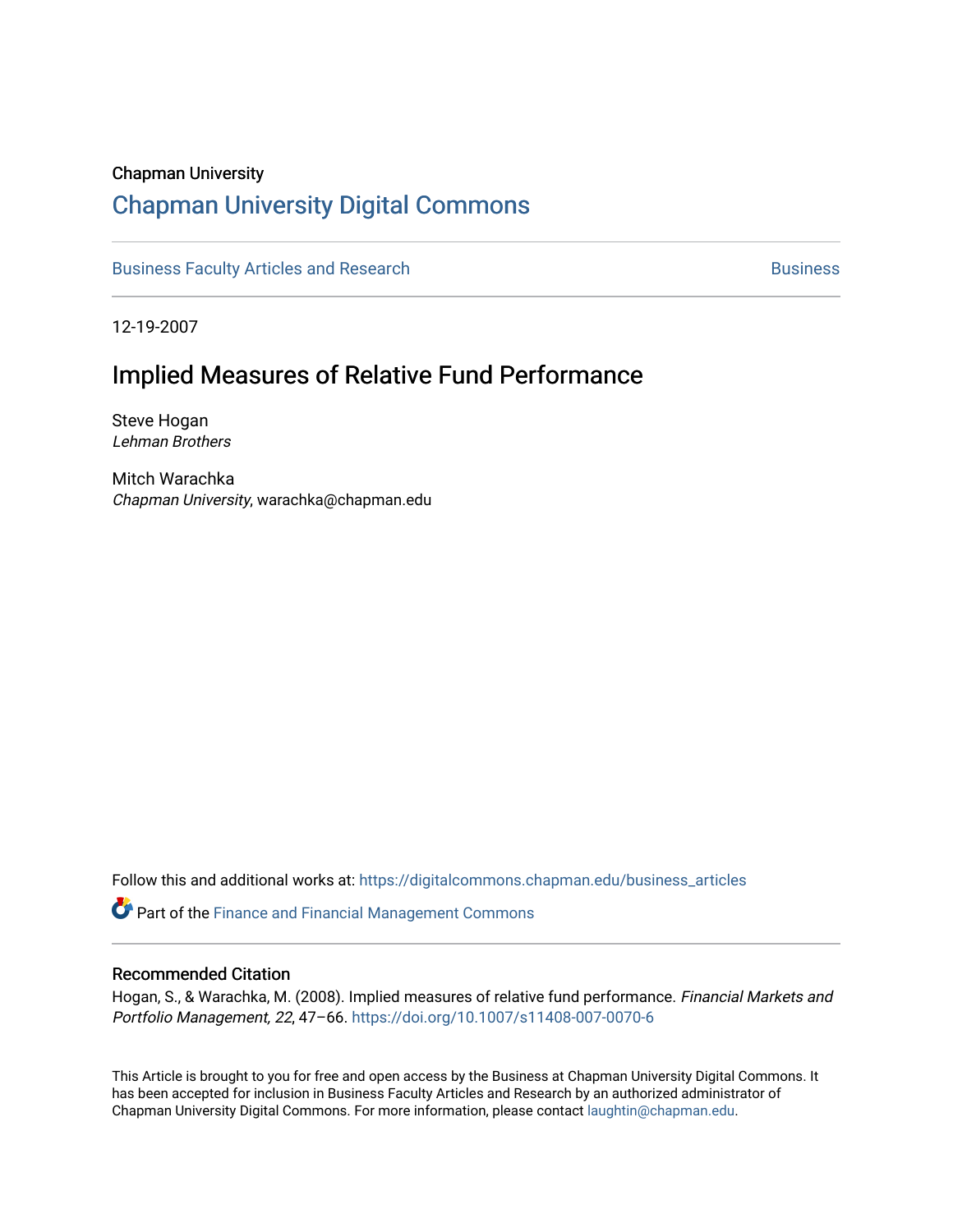### Implied Measures of Relative Fund Performance

#### **Comments**

This is a pre-copy-editing, author-produced PDF of an article accepted for publication in Financial Markets and Portfolio Management, volume 22, in 2008 following peer review. The final publication may differ and is available at Springer via <https://doi.org/10.1007/s11408-007-0070-6>.

Copyright Springer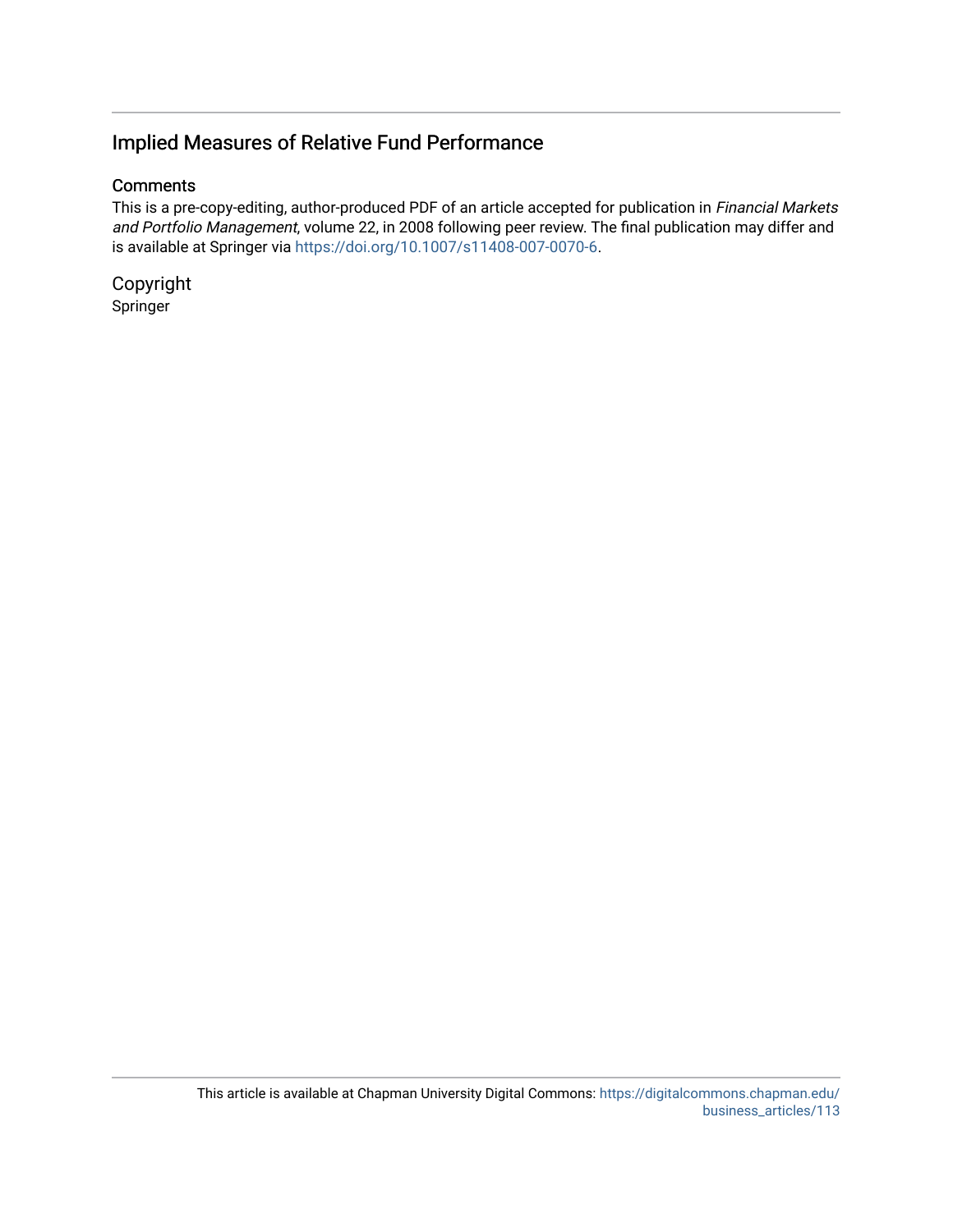# Implied Measures of Relative Fund Performance<sup>∗</sup>

Steve Hogan† and Mitch Warachka‡

September 18, 2006

#### **Abstract**

We evaluate the relative performance of funds by conditioning their returns on the cross-section of portfolio characteristics across fund managers. Our implied procedure circumvents the need to specify benchmark returns or peer funds. Instead, fund-specific benchmarks for measuring selection and market timing ability are constructed. This technique is robust to herding as well as window dressing and mitigates survivorship bias. Empirically, the conditional information contained in portfolio weights defined by industry sectors, assets and geographical regions is critically important to the assessment of fund management. For each set of portfolio characteristics, we identify funds with success at either selecting securities or timing-the-market.

<sup>∗</sup>The comments of Bill Ding, Wayne Ferson, Bruce Grundy, Laura Starks and Sheridan Titman along with participants at the European Finance Association 2005 annual meeting significantly improved earlier versions of this paper. All remaining errors are our own. We also thank Morningstar for providing us with the required data. In particular, the efforts of Stephen Murphy at Morningstar are greatly appreciated. Mitch Warachka is grateful for financial support from the SMU-Wharton Research Center, Singapore Management University.

<sup>†</sup>Lehman Brothers, 745 75*th* Avenue, New York, N.Y., 10019. Email: stevenchogan@gmail.com

<sup>‡</sup>Please address correspondence to: Mitch Warachka, #04-01 L.K.C. School of Business, Singapore Management University, 50 Stamford Road, Singapore, 178899.

Email: mitchell@smu.edu.sg Phone: (65) 6828-0249 Fax: (65) 6828-0777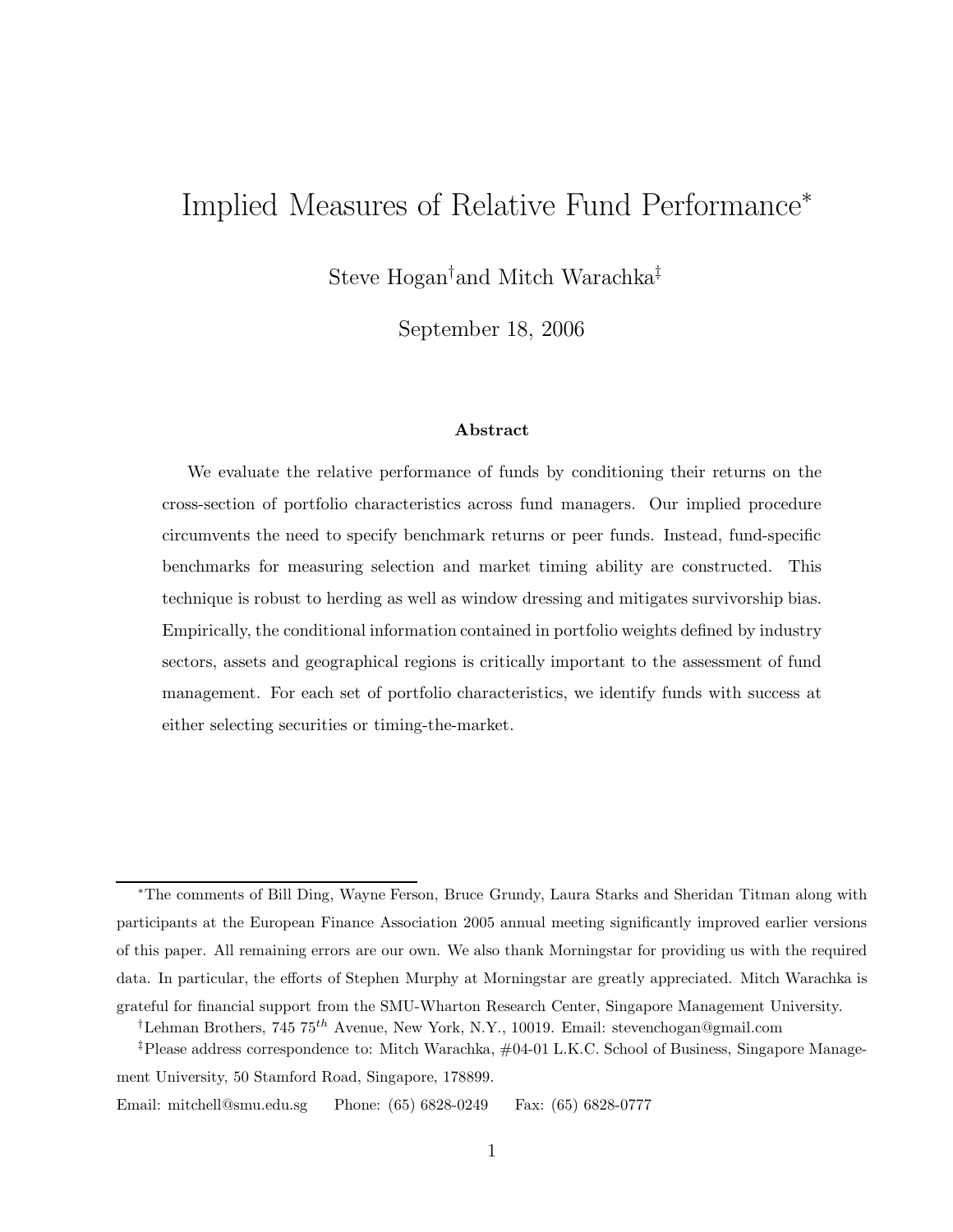# **1 Introduction**

To circumvent the exogenous specification of benchmarks when evaluating fund managers, we examine their relative performance by constructing fund-specific benchmarks conditioned on *class* portfolio weights. Any characteristics capable of being expressed in terms of portfolio weights can define a class. For example, classes may pertain to investments in distinct industry sectors (healthcare vs. energy), assets (equity vs. bonds) or geographical regions (United States vs. Europe).

Our methodology begins by inferring class-specific returns and variances through a *crosssectional* regression of fund returns on class-specific portfolio weights whose residuals also depend on these portfolio weights. An individual fund's portfolio weights then convert these implied class-specific returns and variances into a fund-specific benchmark return and variance for evaluating its selection and market timing ability. Selectivity is related to a fund's choice of individual securities within a class, while market timing ability is concerned with a fund manager's portfolio allocation between the classes.<sup>1</sup> Therefore, at every portfolio disclosure date, separate t-statistics for these two attributes are created. An individual fund's performance is then evaluated by examining its *time series* of implied t-statistics. In particular, overperforming fund managers have selectivity and market timing statistics that are consistently positive.

Mamaysky, Spiegel and Zhang (2005) document that performance rankings involving alpha intercepts from a factor model actually reflect the estimation error of their beta coefficients. Relative evaluation avoids this difficulty since classes are not necessarily associated with sources of risk. Instead, our implied returns reflect any risk premiums corresponding to their respective classes.<sup>2</sup> Therefore, any criteria an investor considers relevant to fund selection may define the class portfolio weights. For example, if an investor is seeking to allocate their investments internationally, then the analysis would condition on geographical portfolio weights.<sup>3</sup> A diagnostic test is provided to summarize the importance of conditioning on a particular set of portfolio

<sup>&</sup>lt;sup>1</sup>For convenience, we refer to funds and fund managers interchangeably although Baks (2003) reports that the former are more important to performance.

<sup>2</sup>Similarly, no-arbitrage pricing focuses on the relative relationship between security prices to avoid imposing assumptions on investor preferences and utility specifications.

<sup>3</sup>Ferson and Schadt (1996) as well as Christopherson, Ferson and Glassman (1998) condition on macroeconomic information when evaluating mutual funds and pension funds respectively.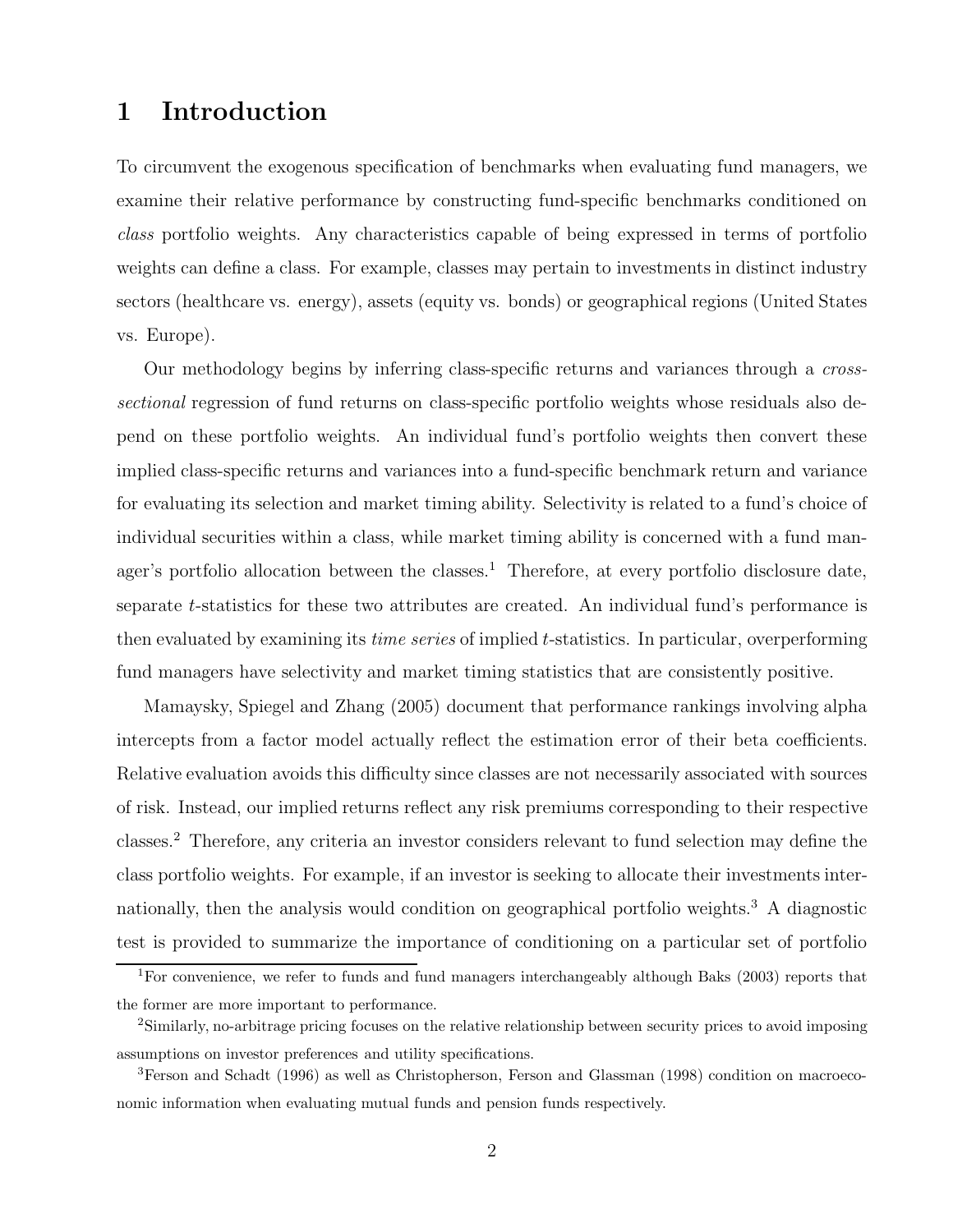characteristics.

Our relative evaluation approach is robust to herding and window dressing. Intuitively, herding behavior prevents fund managers from distinguishing themselves from any relative benchmark. Furthermore, transactions between individual securities within a class leave the portfolio weights underlying our analysis unaltered. Therefore, our selectivity measure is invariant to herding and window dressing. By construction, implied returns and variances are free from survivorship bias as they are computed cross-sectionally at a single timepoint. More importantly, provided survival is related to having invested (or not having invested) in certain classes, survivorship bias is mitigated over longer horizons.

Daniel, Grinblatt, Titman and Wermers (1997) list several advantages of using portfolio characteristics to evaluate fund performance, while Chan, Chen and Lakonishok (2002) confirm their superiority over traditional factor sensitivities when predicting returns. The "hypothetical" peer funds in Daniel, Grinblatt, Titman and Wermers (1997) are defined by book-tomarket, size and past return quintiles. However, none of these portfolios are traded in the market.<sup>4</sup> In contrast, our methodology is designed for selection decisions between fund managers. Furthermore, conditioning on fund portfolio weights enables us to examine the performance implications of portfolio characteristics with greater precision than classifications derived from quintiles or deciles. Chan, Chen and Lakonishok (2002) report that funds have book-to-market and size properties which are closely aligned with the S&P 500. However, exogenously specifying an appropriate benchmark is a highly contentious issue when evaluating fund performance. For example, the S&P 500 is inappropriate for funds consisting of both equity and bonds (balanced funds), international securities (global or emerging market funds) or those concentrated in specific industries (technology funds). Indeed, the existing literature often invokes benchmarks that imply the majority of fund managers, potentially all of them, can underperform or overperform.

By exploiting the "overlap" in fund investments, the approach of Cohen, Coval and Pástor (2005) motivates our relative evaluation framework. Indeed, commonality in the portfolio weights of different fund managers is the basis for both our procedures. However, we introduce

<sup>4</sup>Appendix A discusses the difference between average returns from characteristic portfolios versus our implied returns in greater detail.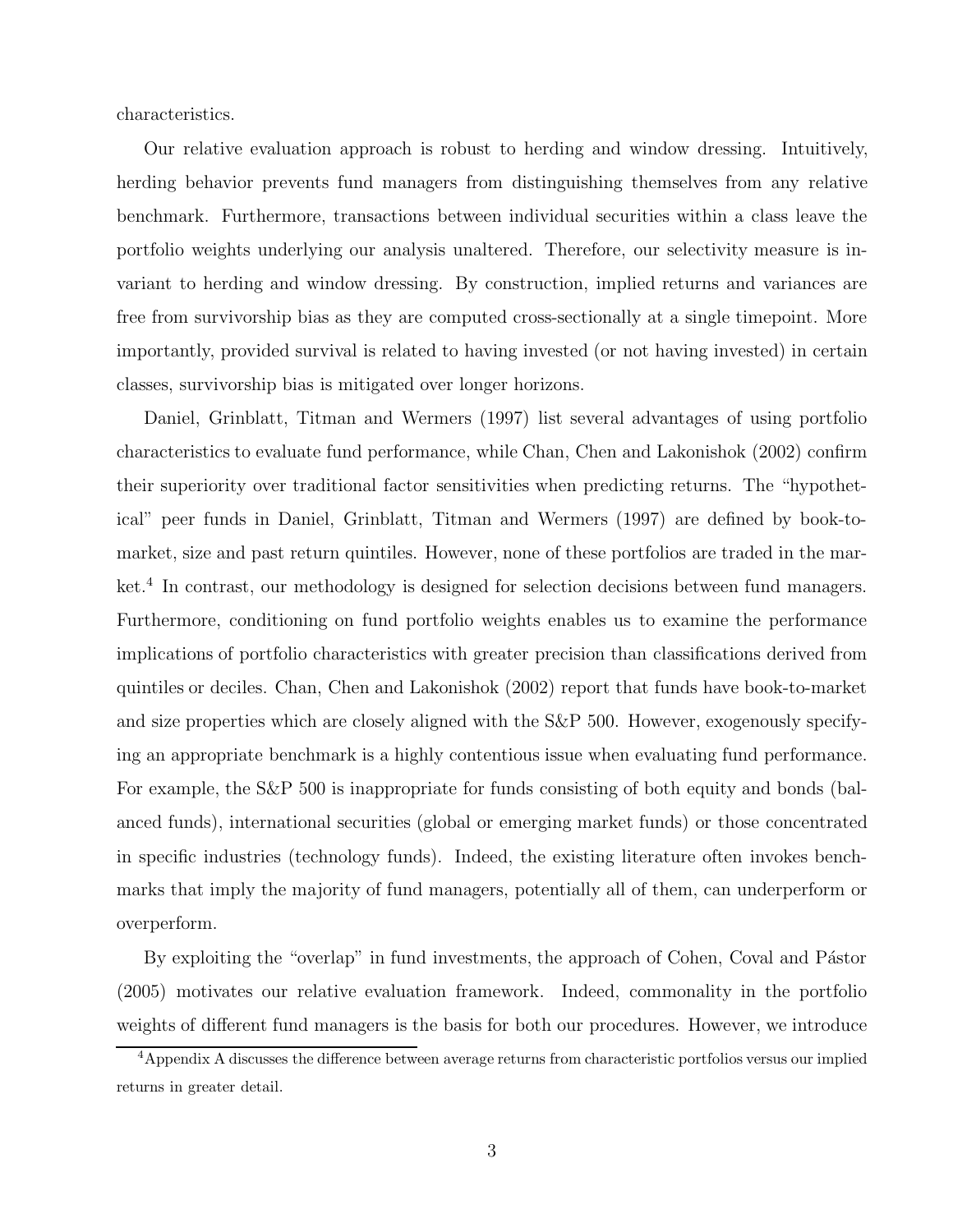implied performance measures for selection and market timing ability, while Cohen, Coval and Pástor (2005) augment existing performance metrics such as Jensen's alpha. Furthermore, by utilizing class-specific portfolio weights, our methodology is more robust to fluctuations in the holdings of individual assets between disclosure dates.

An empirical illustration of our methodology utilizes a survivorship bias-free set of Morningstar data that consists of portfolio weights for different industry sectors, assets and geographical regions. Of the 1,754 unique funds in our sample, 30% emphasize their *global* or *international* focus, while the majority have non-equity investments. Fund investments are also widely distributed over several industry sectors.<sup>5</sup> Daniel and Titman (1997) posit that the relationship between an asset's expected return and its book-to-market ratio results from firms having similar underlying properties such as common industry or regional exposures. Empirical evidence in Griffin and Karolyi (1998) confirms earlier results by Heston and Rouwenhorst (1994) regarding the distinct roles of industrial and geographical diversification.

Moderate selection and market timing ability is consistently displayed by a small but statistically significant subset of fund managers. However, the "intersection" of moderately overperforming funds across the industry, asset and geographical classifications is nearly empty. Therefore, selection and market timing ability is not diffused across the portfolio characteristics since individual funds rarely overperform across all three criteria. Funds that focus their investments in a small number of classes are more likely to exhibit selectivity at the expense of market timing ability. Overall, fund management skill appears to be specialized. We also document the critical importance of conditioning on portfolio weights when evaluating fund management as our implied performance measure has little in common with its unconditional counterpart that ignores industry, asset and geographical characteristics.

The remainder of this paper begins with the introduction of our evaluation framework in Section 2. Our estimation procedure is then described in Section 3, while properties of the implied performance metrics are discussed in Section 4. Section 5 contains our empirical study

<sup>&</sup>lt;sup>5</sup>The proposed methodology can refine the performance assessment of fund managers adhering to value (or growth) strategies if classes are defined by book-to-market and industry characteristics. Alternatively, our evaluation procedure could condition on industry portfolio weights but restrict its attention to the cross-section of value (or growth) fund managers.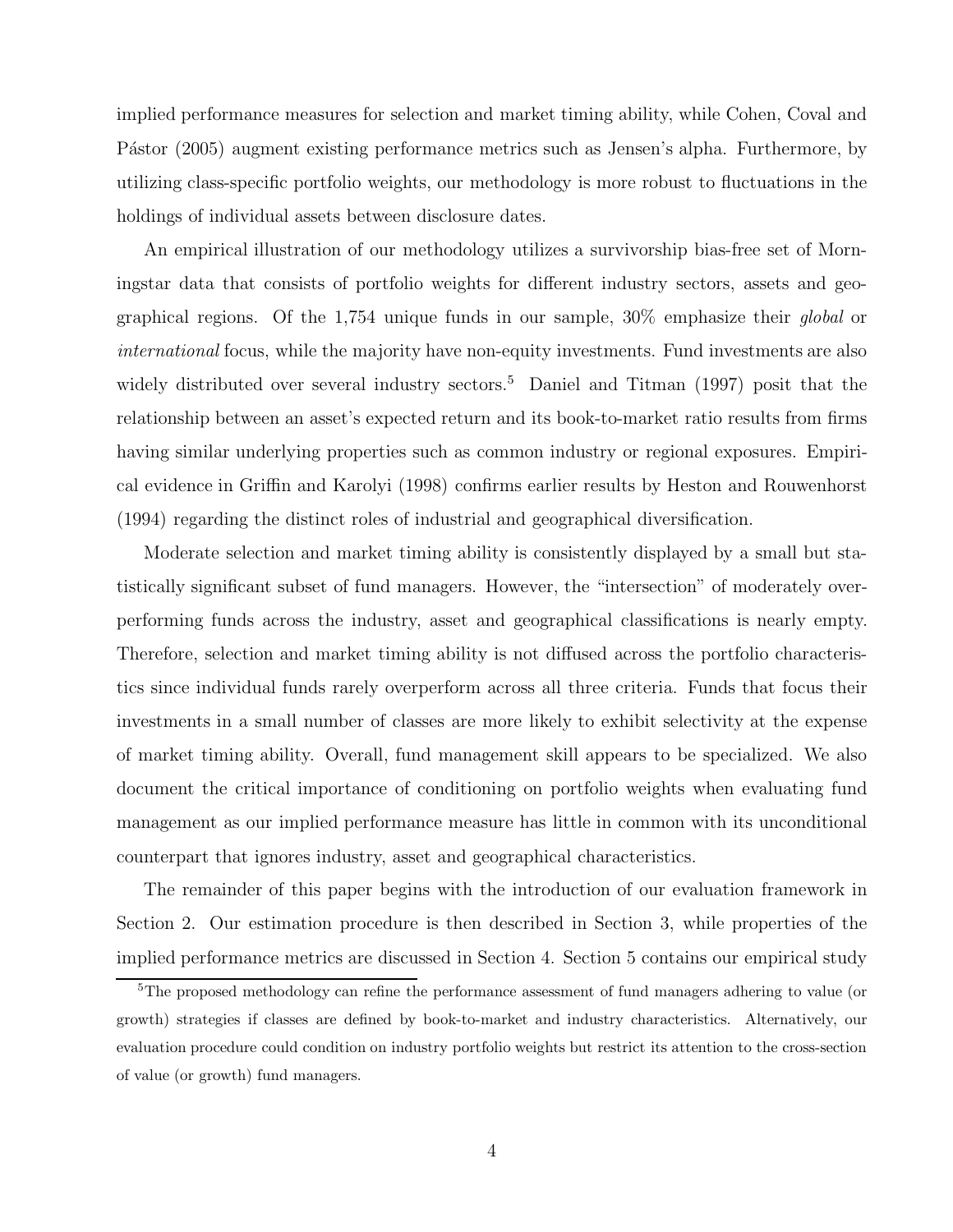with Section 6 concluding and offering suggestions for further research.

### **2 Implied Metrics and Performance Measurement**

We begin by highlighting the economics underlying our implied statistics for selection and market timing ability. Classes are designated  $c = 1, \ldots, C$  while the funds themselves are indexed by  $p = 1, \ldots, P$ . Note that we only require class portfolio weights. The holdings of individual securities are unnecessary.

#### **2.1 Simple Regression Interpretation**

The intuition behind our relative evaluation procedure is illustrated below with two classes whose portfolio weights are labeled  $w_{p,1}$  and  $w_{p,2}$ . Consider the cross-sectional regression of the aggregate return for fund  $p$  on the two portfolio weights

$$
r_p = \beta_1 w_{p,1} + \beta_2 w_{p,2} + \epsilon_p, \qquad (1)
$$

where the expected value of  $\epsilon_p$  is zero under the null hypothesis of no investment skill. This regression infers  $\hat{\beta}_1$  and  $\hat{\beta}_2$  which represent implied class returns.<sup>6</sup> These estimates yield a corresponding fund-specific benchmark return

$$
\hat{r}_p = w_{p,1} \hat{\beta}_1 + w_{p,2} \hat{\beta}_2. \tag{2}
$$

This benchmark is customized to the fund's allocation between the two classes through its dependence on  $w_{p,1}$  and  $w_{p,2}$ .

A time series of fund-specific return deviations,  $\hat{\epsilon}_p = r_p - \hat{r}_p$ , is available since equation (1) yields P residuals, one per fund, at each point in time. Therefore, an individual fund's performance may be assessed by analyzing its  $\hat{\epsilon}_p$  time series. As with standard factor models, a fund manager's skill is assessed by analyzing deviations between their observed and "expected" returns. However, instead of calibrating the benchmark expected return using time series data,

<sup>6</sup>Throughout the paper, we adopt the standard convention of denoting parameter estimates with hats. As a result, implied class-specific returns (and variances) are accompanied with hats.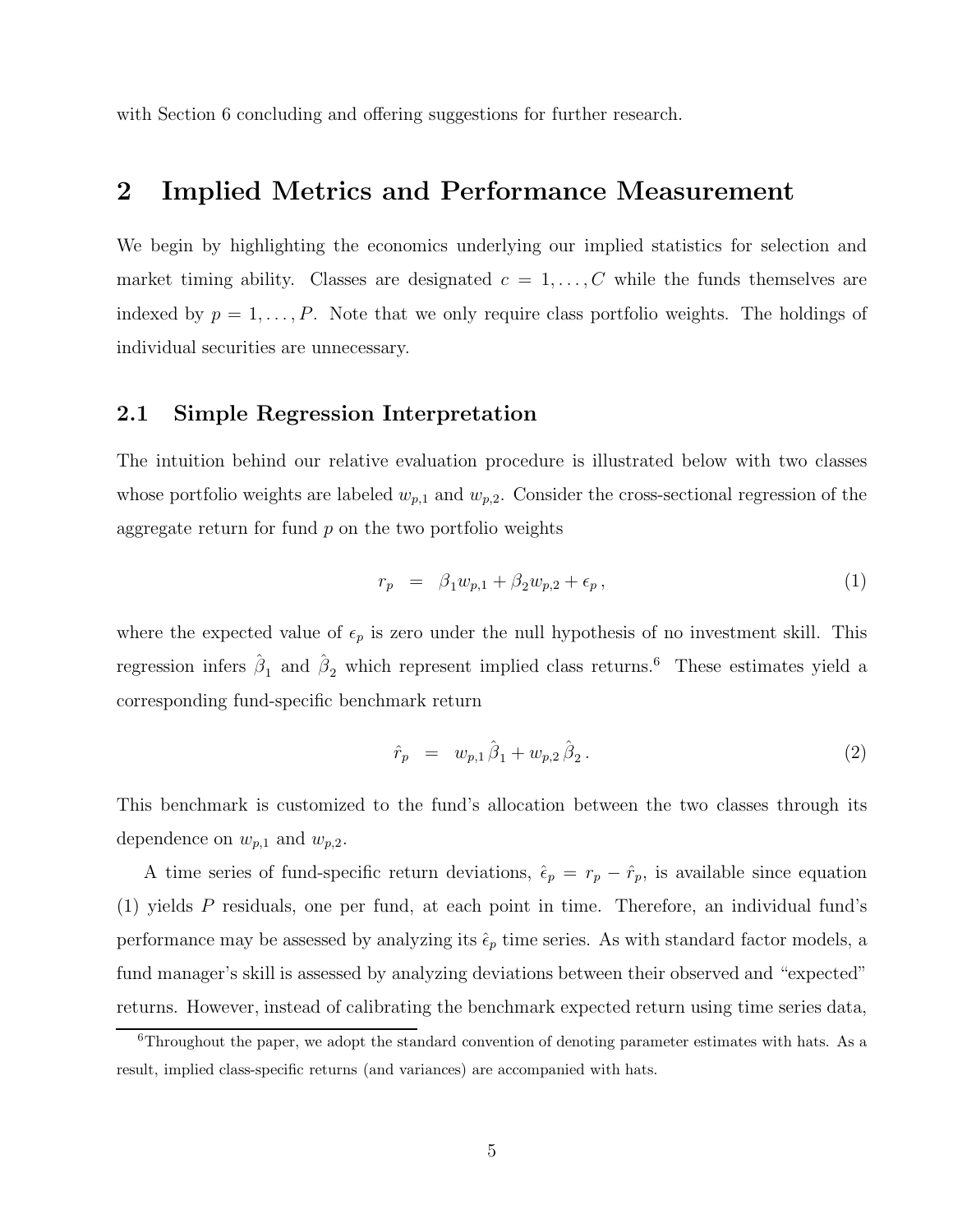we utilize a cross-sectional procedure which conditions on fund portfolio weights. Overall, the average and standard deviation of the deviations form the ratio

$$
\frac{\text{average of } \hat{\epsilon}_p}{\text{standard deviation of } \hat{\epsilon}_p} \,. \tag{3}
$$

This simple performance measure is conditioned on fund portfolio weights. Moreover, the relative nature of this technique arises from the cross-sectional estimates  $\hat{\beta}_1$  and  $\hat{\beta}_2$  underlying the fund-specific benchmark return in equation (2).

The above analysis imposes several restrictions on performance measurement which are overcome by our enhanced methodology. First, there is no distinction between selectivity and market timing ability. Second, the  $\hat{\beta}$  coefficients are independent of the class variances. Third, the variance of the  $\hat{\epsilon}_p$  residuals is assumed to be constant. However, suppose the first class is cash while the second is equity. Attempts to time-the-market by altering the  $w_{p,1}$  and  $w_{p,2}$ portfolio weights over time are ignored by the denominator of equation (3).

Before introducing the selectivity and market timing measures, we briefly examine the issue of short-selling implicit in our relative benchmark. Specifically, the  $\hat{\beta}_1$  coefficient in equation (2) can be expressed as a linear combination  $\{x_1, x_2\}$  of the fund returns

$$
\hat{\beta}_1 = x_1 r_1 + x_2 r_2
$$
\n
$$
= x_1 (\beta_1 w_{1,1} + \beta_2 w_{1,2} + \epsilon_1) + x_2 (\beta_1 w_{2,1} + \beta_2 w_{2,2} + \epsilon_2)
$$
\n
$$
= \beta_1 (x_1 w_{1,1} + x_2 w_{2,1}) + \beta_2 (x_1 w_{1,2} + x_2 w_{2,2}) + (x_1 \epsilon_1 + x_2 \epsilon_2), \qquad (5)
$$

where the second equality follows from substituting in equation (1). In order for  $\hat{\beta}_1$  to be unbiased, the first and second sums in equation (5) are subject to the following constraints

$$
x_1 w_{1,1} + x_2 w_{2,1} = 1 \tag{6}
$$

$$
x_1 w_{1,2} + x_2 w_{2,2} = 0, \t\t(7)
$$

while an unbiased estimate for  $\hat{\beta}_2$  requires equations (6) and (7) to equal zero and one respectively. With  $w_{p,1}$  and  $w_{p,2}$  being positive, a negative value for either  $x_1$  or  $x_2$  is needed to satisfy these constraints. According to equation (4), this property is equivalent to short-selling a fund. However, conditional on knowing the portfolio weights for each fund, this feature of our implied relative benchmark reduces to short-selling individual stocks. Therefore, our relative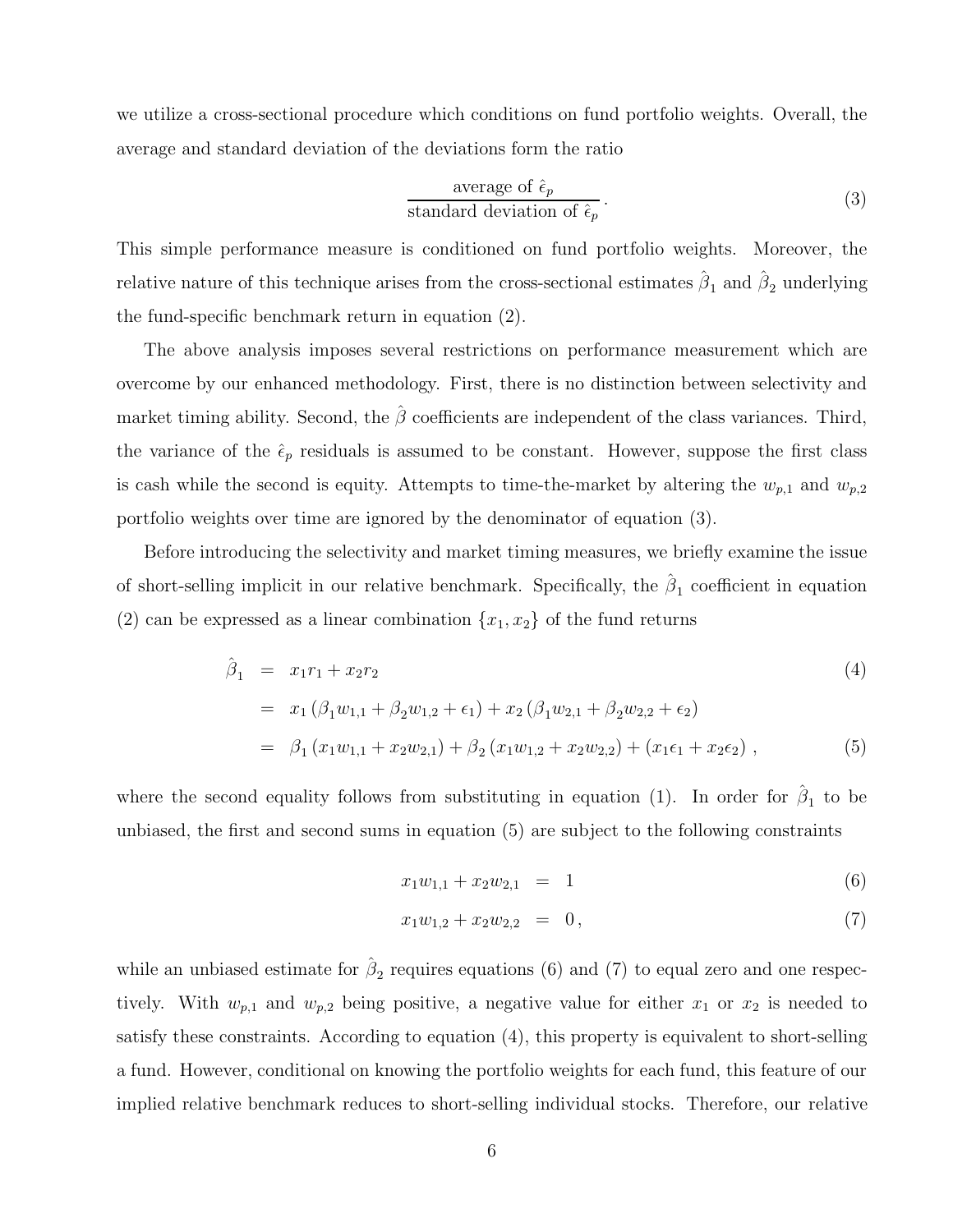benchmark return is similar to the HML and SMB factors of Fama and French (1993) or the momentum factor of Carhart (1997) which are constructed using short positions.<sup>7</sup>

### **2.2 Selectivity Metric**

Our first cross-sectional metric evaluates a fund manager's selection ability. We begin our analysis by introducing some additional notation:

- W: a  $C \times P$  matrix of observed portfolio weights in class c for fund p.
- $\hat{R}$ : a C dimensional implied vector of returns  $\hat{r}_c$  for each class.
- $\hat{\Theta}$ : a  $C \times C$  implied matrix of variances and covariances  $\hat{\sigma}_{c,c'}$  for each class.

Conditional on portfolio weights in each class, a cross-sectional procedure described in the next section infers the  $\hat{R}$  and  $\hat{\Theta}$  parameters. These implied class-specific quantities are the fundamental "building-blocks" of our technique. Therefore, the underlying economic structure of our relative evaluation framework is presented assuming they have been calibrated.

Let  $w_{p,c}$  denote the portfolio weight of fund p in class c, with  $r_{p,c}$  signifying the *unobservable* return of the fund manager in this class. Although the  $r_{p,c}$  returns are not disclosed by funds, their unavailability has no bearing on our analysis since they only serve an intermediary role. More importantly, a fund-specific implied benchmark return

$$
\hat{r}_p = \sum_{c=1}^{C} w_{p,c} \hat{r}_c \tag{8}
$$

is formed by combining a fund's portfolio weights with the implied class-specific returns  $\hat{r}_c$  from the  $\hat{R}$  vector. The implied returns  $\hat{r}_c$  are obtained from a cross-sectional estimation procedure described in the next section, and are critical to the return decompositions which follow below. Although these decompositions may appear trivial at first glance, when combined with our statistical methodology for calibrating  $\hat{R}$  and  $\hat{\Theta}$ , they enable us to evaluate a fund manager against a time-varying fund-specific relative benchmark return.

<sup>7</sup>Book-to-market, size and momentum factors which equally-weight individual stocks essentially underweight or overweight a subset of stocks relative to their value-weighted position in the market portfolio. For example, small growth stocks could be sold-short.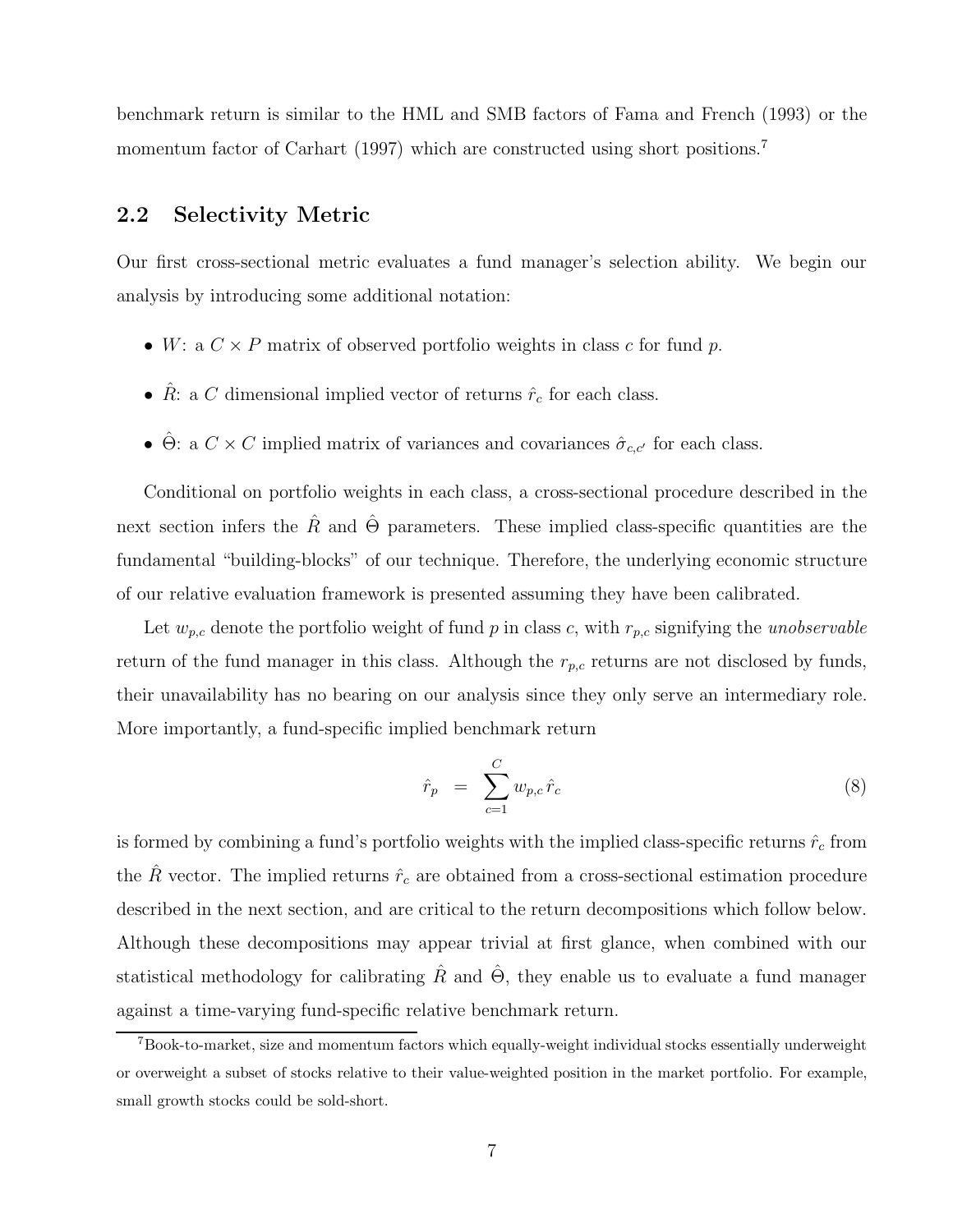Using the benchmark return in equation (8), the observed aggregate return of a fund is decomposed  $\mathrm{as}^8$ 

$$
r_p = \sum_{c=1}^{C} w_{p,c} r_{p,c} = \sum_{c=1}^{C} w_{p,c} \hat{r}_c + \sum_{c=1}^{C} w_{p,c} (r_{p,c} - \hat{r}_c)
$$
  
=  $\hat{r}_p + (r_p - \hat{r}_p)$  (9)

 $=$  implied benchmark without selection ability  $+$  selection ability.

Each  $r_{p,c} - \hat{r}_c$  deviation results from a fund manager's selection of securities within class c, and ultimately yields the weighted difference  $r_p - \hat{r}_p$ . In economic terms, a fund manager skilled at selecting individual securities within the various classes has a positive deviation from their implied benchmark. However, the decomposition in equation (9) does not require the unobservable returns  $r_{p,c}$  as these terms only serve an intermediary role. The implied benchmark return in equation (8) is written more succinctly as

$$
\hat{r}_p = \mathbf{w}_p^T \,\hat{R},\tag{10}
$$

where  $\mathbf{w}_p$  is the vector of portfolio weights for fund p in each class. Specifically,  $\mathbf{w}_p$  is a column of W containing the portfolio weights  $w_{p,c}$  in each of the C classes. Using standard operations from portfolio theory, the corresponding variance of the fund's benchmark return equals

$$
\hat{\sigma}_p^2 = \sum_{c=1}^C w_{p,c} \hat{\sigma}_c^2 + \sum_{c=1}^C \sum_{c' \neq 1}^C w_{p,c} w_{p,c'} \hat{\sigma}_{c,c'}
$$
\n
$$
= \mathbf{w}_p^T \hat{\Theta} \mathbf{w}_p.
$$
\n(11)

Observe that equations (10) and (11) condition  $\hat{r}_p$  and  $\hat{\sigma}_p^2$  on a fund's investments in each class since both quantities are functions of  $w_p$ . However,  $\hat{\sigma}_p$  does not *directly* reflect variability in a

<sup>&</sup>lt;sup>8</sup>When applying our procedure to funds which engage in short-selling, the classes may distinguish between long and short positions. Although short-selling results in negative portfolio weights, the absolute value of the portfolio weights sum to one. For example, suppose  $w_{p,c}$  consists of \$2 and \$1 worth of long and short positions respectively. This portfolio weight is then subdivided into  $w_{p,c,L} = 2/3 w_{p,c}$  and  $w_{p,c,S} = -1/3 w_{p,c}$ with  $|w_{p,c,L}| + |w_{p,c,S}| = w_{p,c}$ . Distinct implied returns for the long and short positions are then inferred.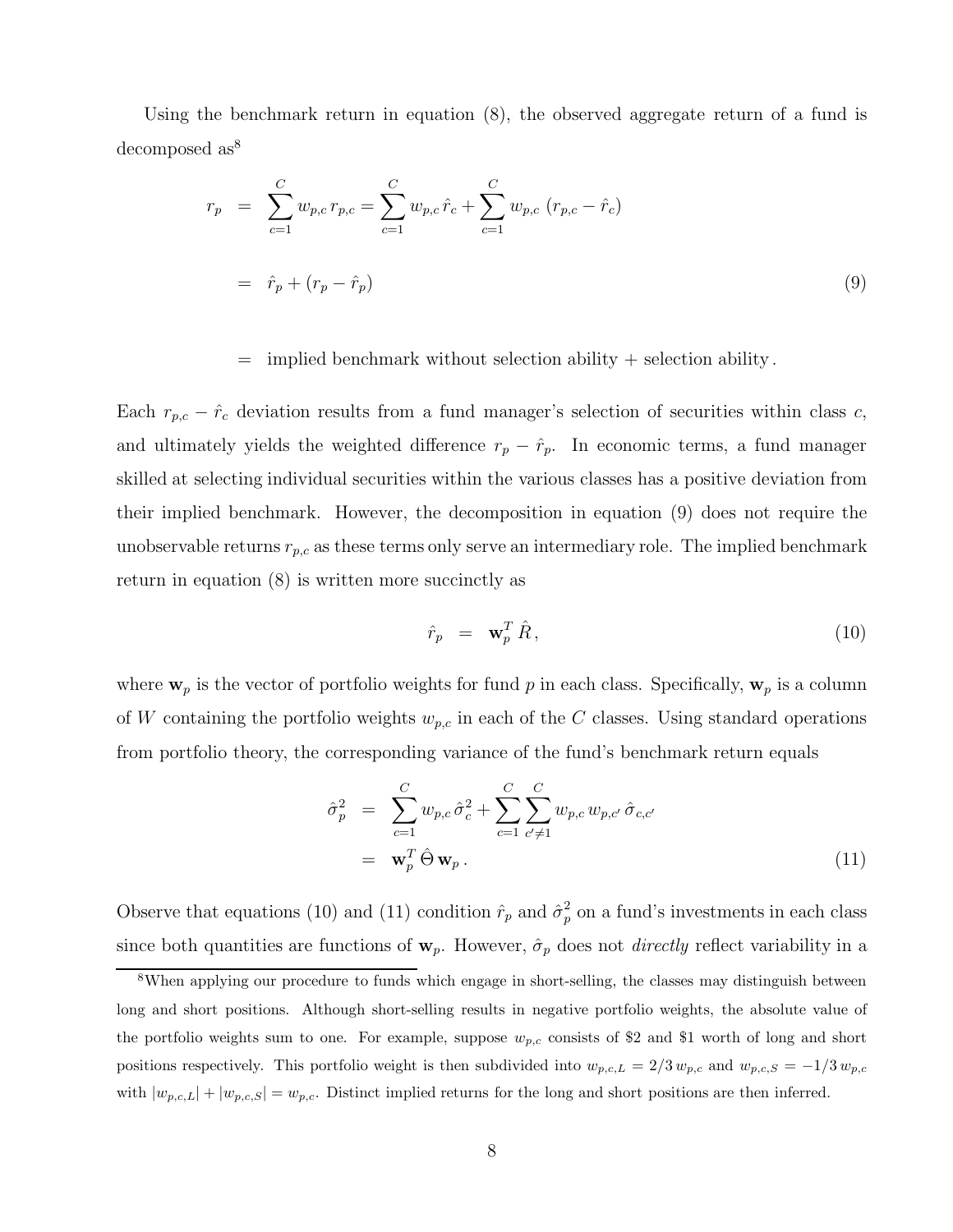fund's return or the returns of individual securities. Instead,  $\hat{\sigma}_p$  is related to the cross-section of fund returns. For example, if every fund holds an identical position in each individual security,  $\hat{\sigma}_p$  equals zero even when the securities are highly volatile since all fund managers earn the same return. With variability conditioned on class portfolio weights rather than the return fluctuations of an individual fund, equation (11) is appropriate for ascertaining the significance of a fund's deviation from its benchmark return. Therefore, for each fund, the selectivity statistic

$$
S_p = \frac{r_p - \hat{r}_p}{\hat{\sigma}_p} \tag{12}
$$

is formed. This metric evaluates the deviation between a fund's return and its benchmark, normalized by the benchmark's volatility. Under the null hypothesis of no selection ability,  $S_p \stackrel{d}{\sim} \mathcal{N}(0,1)$  with positive (negative) values indicating overperformance (underperformance).<sup>9</sup>

In comparison to the denominator of equation (3), observe that  $\hat{\sigma}_p$  in equation (11) is timevarying. Consequently, a fund may alter its class portfolio weights over time without biasing these cross-sectional metrics. Furthermore, several important differences between the Sharpe ratio and the  $S_p$  metric in equation (12) are worth emphasizing. First, the implied benchmark return  $\hat{r}_p$  replaces the riskfree rate. Second,  $\hat{r}_p$  and  $\hat{\sigma}_p$  involve implied parameters. Third, both these quantities are conditioned on a fund's class portfolio weights, hence the return and volatility of the benchmark are fund-specific. Fourth,  $\hat{\sigma}_p$  refers to variability in the cross-section of fund returns, not the volatility of individual fund or security returns.

#### **2.3 Market Timing Metric**

Besides selecting securities within a class, fund managers also allocate their portfolio across the various classes. In particular, funds that successfully time-the-market earn higher returns by deviating from *benchmark portfolio weights* denoted  $w_{B,c}$  which are discussed later in this subsection.

Conditional on fund and benchmark portfolio weights, the benchmark return  $\hat{r}_p$  is decom-

<sup>&</sup>lt;sup>9</sup>More formally, our test statistics have a t-distribution when the number of available funds is insufficient to invoke normality.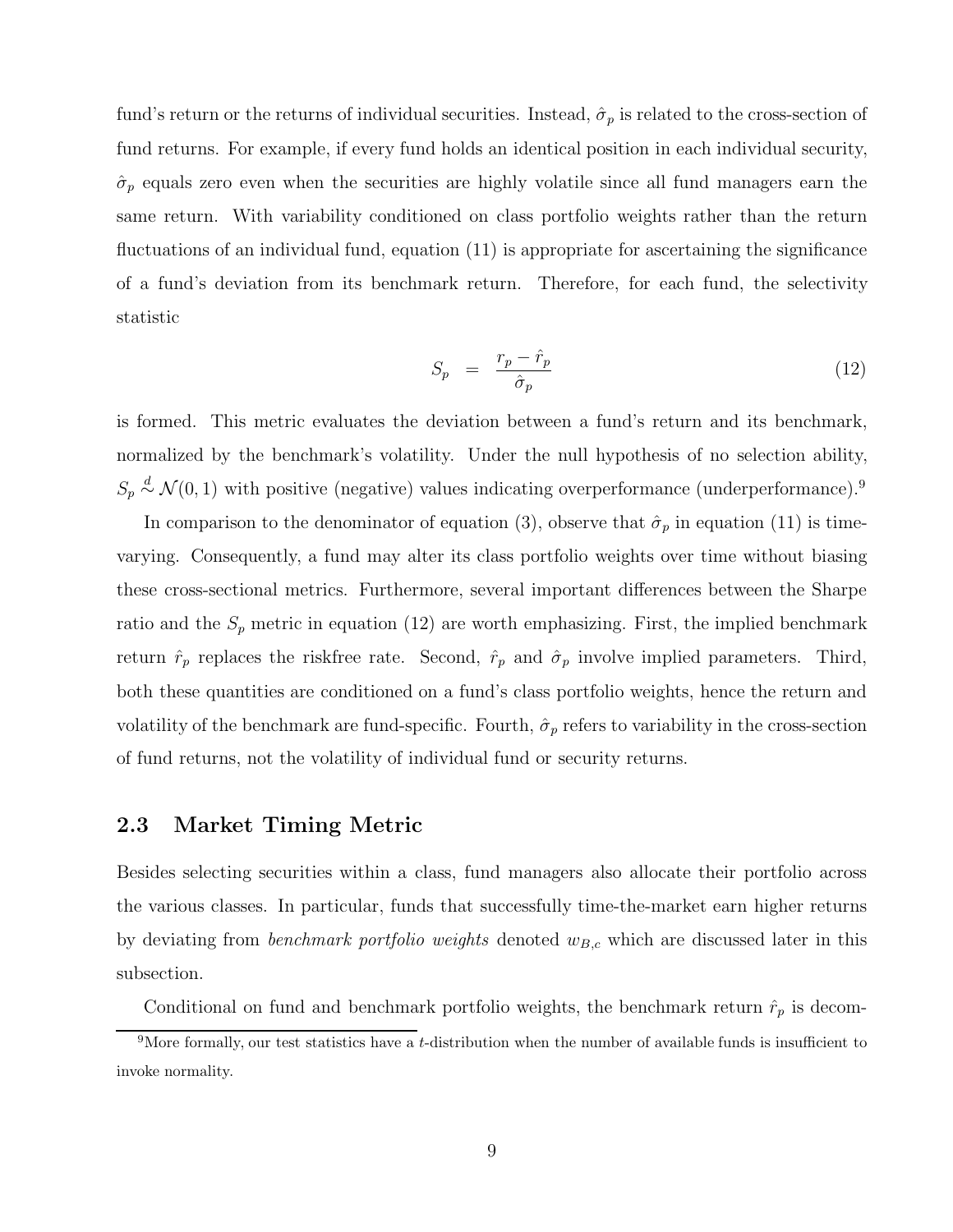posed as

$$
\hat{r}_p = \sum_{c=1}^C w_{p,c} \hat{r}_c = \sum_{c=1}^C w_{B,c} \hat{r}_c + \sum_{c=1}^C (w_{p,c} - w_{B,c}) \hat{r}_c \n= \hat{r}_B + (\hat{r}_p - \hat{r}_B).
$$
\n(13)

The term  $\hat{r}_B$  represents the return of a fund manager without market timing or selection ability who simply earns the benchmark return in each class and holds the benchmark portfolio weights. Extending the decomposition in equation (9) using equation (13), a fund's aggregate return is expressed as follows

$$
r_p = \sum_{c=1}^{C} w_{B,c} \hat{r}_c + \sum_{c=1}^{C} (w_{p,c} - w_{B,c}) \hat{r}_c + \sum_{c=1}^{C} w_{p,c} (r_{p,c} - \hat{r}_c)
$$
  

$$
= \hat{r}_B + (\hat{r}_p - \hat{r}_B) + (r_p - \hat{r}_p)
$$
(14)

#### = implied benchmark without market timing or selection ability

#### + market timing ability + selection ability .

For emphasis, selectivity evaluates the deviation  $r_p - \hat{r}_p$  conditional on an individual fund's portfolio characteristics, while market timing considers the difference  $\hat{r}_p-\hat{r}_B$  by also conditioning on a set of benchmark portfolio weights. Furthermore, observe that selectivity is independent of the benchmark portfolio weights which define market timing ability. This property ensures a clear distinction between these two attributes.

The benchmark return and variance of the market timing measure, denoted  $\hat{r}_B$  and  $\hat{\sigma}_B^2$ respectively, equal

$$
\hat{r}_B = \sum_{c=1}^C w_{B,c} \hat{r}_c
$$
\n
$$
= \mathbf{w}_B^T \hat{R}, \text{ and}
$$
\n(15)

$$
\hat{\sigma}_{B}^{2} = \sum_{c=1}^{C} (w_{p,c} - w_{B,c}) \hat{\sigma}_{c}^{2} + \sum_{c=1}^{C} \sum_{c' \neq 1}^{C} (w_{p,c} - w_{B,c}) (w_{p,c'} - w_{B,c'}) \hat{\sigma}_{c,c'}
$$
\n
$$
= (\mathbf{w}_{p} - \mathbf{w}_{B})^{T} \hat{\Theta} (\mathbf{w}_{p} - \mathbf{w}_{B}). \qquad (16)
$$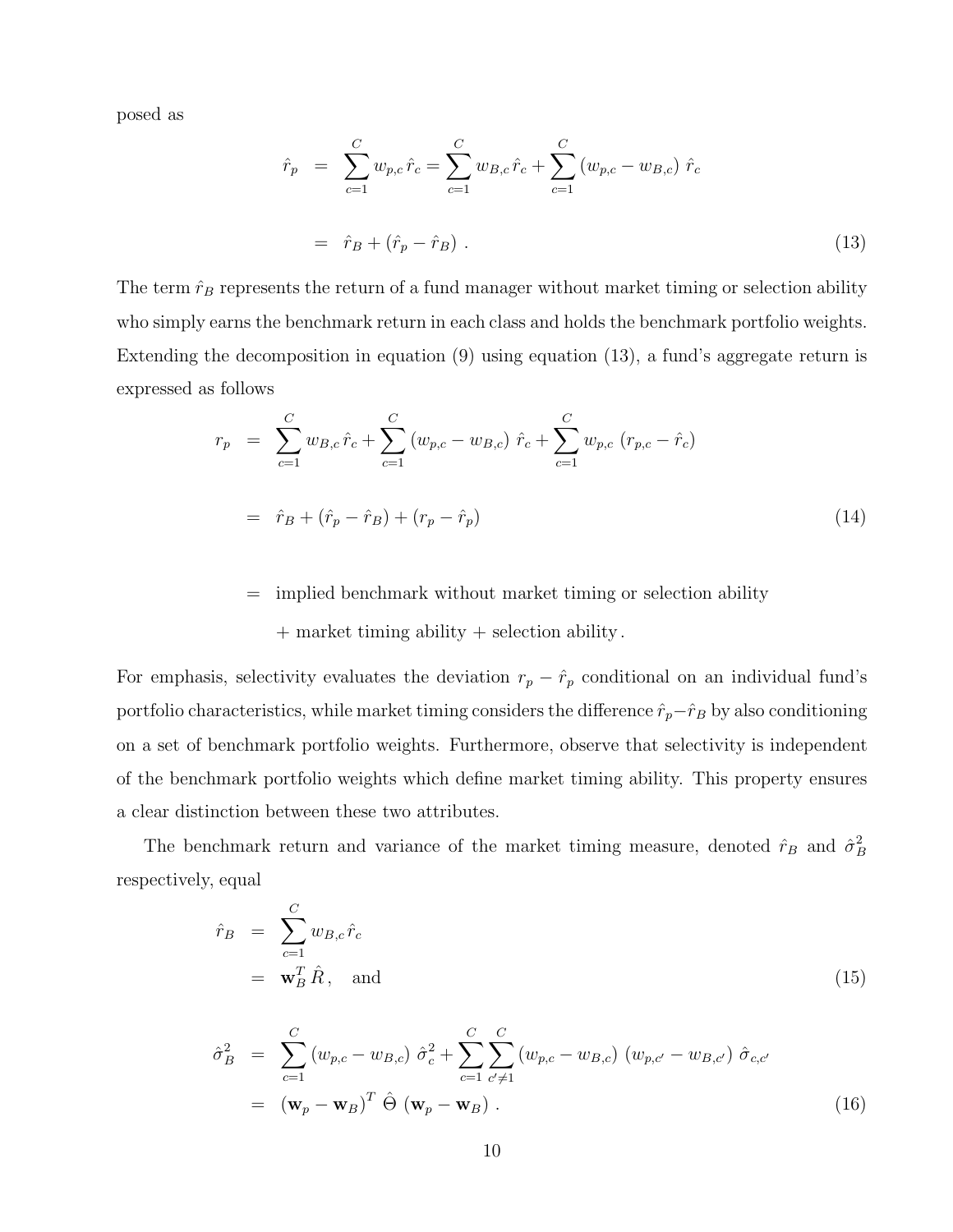Equations (15) and (16), when combined with equation (13), yield the following  $T_p$  statistic for market timing ability

$$
T_p = \frac{\hat{r}_p - \hat{r}_B}{\hat{\sigma}_B}.
$$
\n(17)

Under the null hypothesis of no market timing ability, this metric has a  $\mathcal{N}(0, 1)$  distribution.

For clarification, the variance-covariance matrix  $\hat{\Theta}$  is identical for each fund at a particular point in time. By implication, no fund is assumed to possess a more accurate assessment of the covariances between different class returns. This property is consistent with the absence of market timing ability under the null hypothesis since no fund is assumed to have an informational advantage regarding future class performance.<sup>10</sup> Furthermore, when analyzing a fund's selectivity and market timing ability, the return decomposition in equation (14) utilizes the same implied returns. Therefore, a single estimation procedure is sufficient for evaluating both attributes.

Combining portfolio weights with returns to measure market timing ability has also been investigated in Becker, Ferson, Myers and Schill (1999). However, the existing literature examines the correlation between changes in portfolio weights and future returns of individual securities rather than decomposing fund returns as in equation (14). As emphasized in Grinblatt and Titman (1993), this approach is problematic when fund managers exploit return correlation, alter their portfolio's risk across time, or target securities whose expected return and risk have recently risen. These limitations are addressed in Ferson and Khang (2002) who determine a set of benchmark portfolio weights by incorporating publically available information on fund holdings.

The flexibility to specify benchmark portfolio weights is important since  $w_{B,c}$  may depend on an investor's objective. As discussed in Chan, Chen and Lakonishok (2002), investors seeking diversification are not well-served by fund managers who attempt to time-the-market by concentrating their investments in a small subset of classes. In the interests of relative evaluation, we consider benchmark portfolio weights defined as

$$
w_{B,c} = \frac{1}{P} \sum_{p=1}^{P} w_{p,c} \quad \text{for } c = 1, ..., C
$$
 (18)

<sup>10</sup>We thank Wayne Ferson for highlighting to us this property of the null hypothesis as well as motivating the later material on the subject of unconditional versus conditional fund correlation.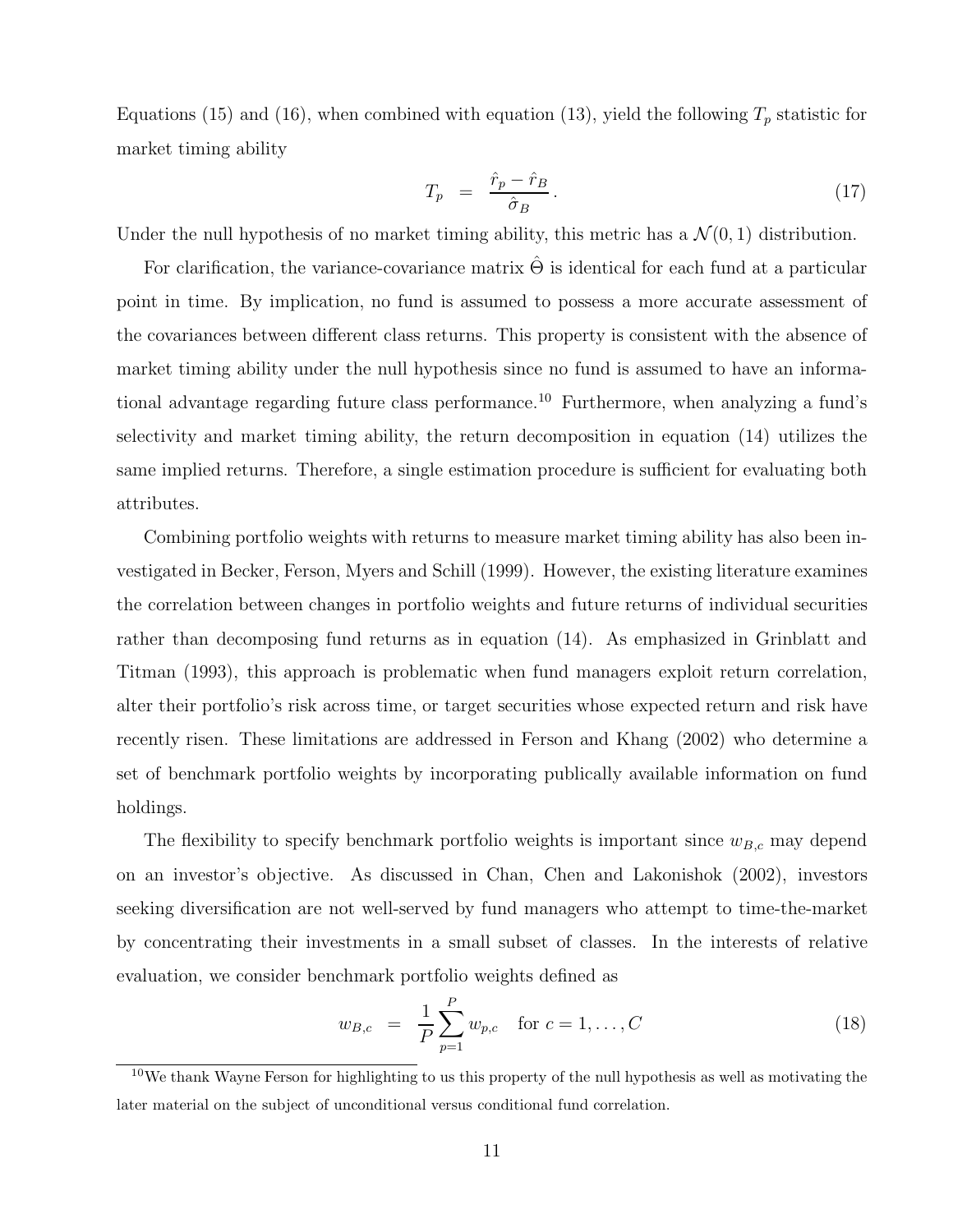which equal the average portfolio weights across funds at a point in time. Regardless of the exact specification for  $w_{B,c}$ , the return decomposition in equation (14) utilizes implied parameters.

As seen in the next subsection, a time series of selectivity and market timing metrics enables us to measure a fund manager's performance over longer horizons.

#### **2.4 Performance Measurement of Individual Funds**

Intuitively, evidence of investment skill requires a fund to consistently exhibit overperformance. For brevity, our current exposition focuses on the selectivity attribute but the statistical technique is immediately applicable to market timing. Let  $n_p$  denote the number of observations for fund p during the sample period. As seen from equation (12), each  $S_{p,i}$  metric has an i.i.d.  $\mathcal{N}(0, 1)$  distribution under the null hypothesis of no selection ability.

In practice, a fund manager is often compared to a benchmark index whose volatility is ignored. This situation corresponds to the  $K = 0$  threshold since overperformance is indicated by positive  $r_p - \hat{r}_p$  deviations, regardless of their variance. Conversely, for  $K = 1$ , a fund's return is required to exceed its fund-specific benchmark return by one standard deviation in order to exhibit overperformance. More formally, under a binary classification scheme, the number of occurences where  $S_{p,i}$  exceeds K is defined as

$$
X_p = \sum_{i=1}^{n_p} 1_{\{S_p, i > K\}},\tag{19}
$$

implying  $X_p$  has a binomial distribution. As a result, our multiperiod test statistic parallels the approach of Agarwal and Naik (2000) when  $K = 0.11$ 

Let  $\alpha$  represent the probability that  $S_{p,i} > K$ . Given the distribution of  $S_{p,i}$  under the null, the relationship between  $\alpha$  and K is available from the standard normal cumulative distribution function as  $\alpha$  equals the percentile associated with  $\mathcal{N}(0,1) \geq K$ . Hence, K and  $\alpha$  are used interchangeably to signify the performance threshold.

The associated null hypothesis of no performance is  $H_0: p \leq \alpha$ , where p denotes the sample probability that  $S_{p,i} > K$ , estimated as  $\hat{p} = \frac{X_p}{n_p}$ . Thus,  $\hat{p}$  equals the proportion of

<sup>&</sup>lt;sup>11</sup>The simplest performance measure would compute the time series average of the implied cross-sectional metrics for an individual fund. However, the time series average is not robust to outliers and cannot ascertain whether an individual fund's  $S_{p,i}$  metrics are *consistently* positive (or above a certain performance threshold).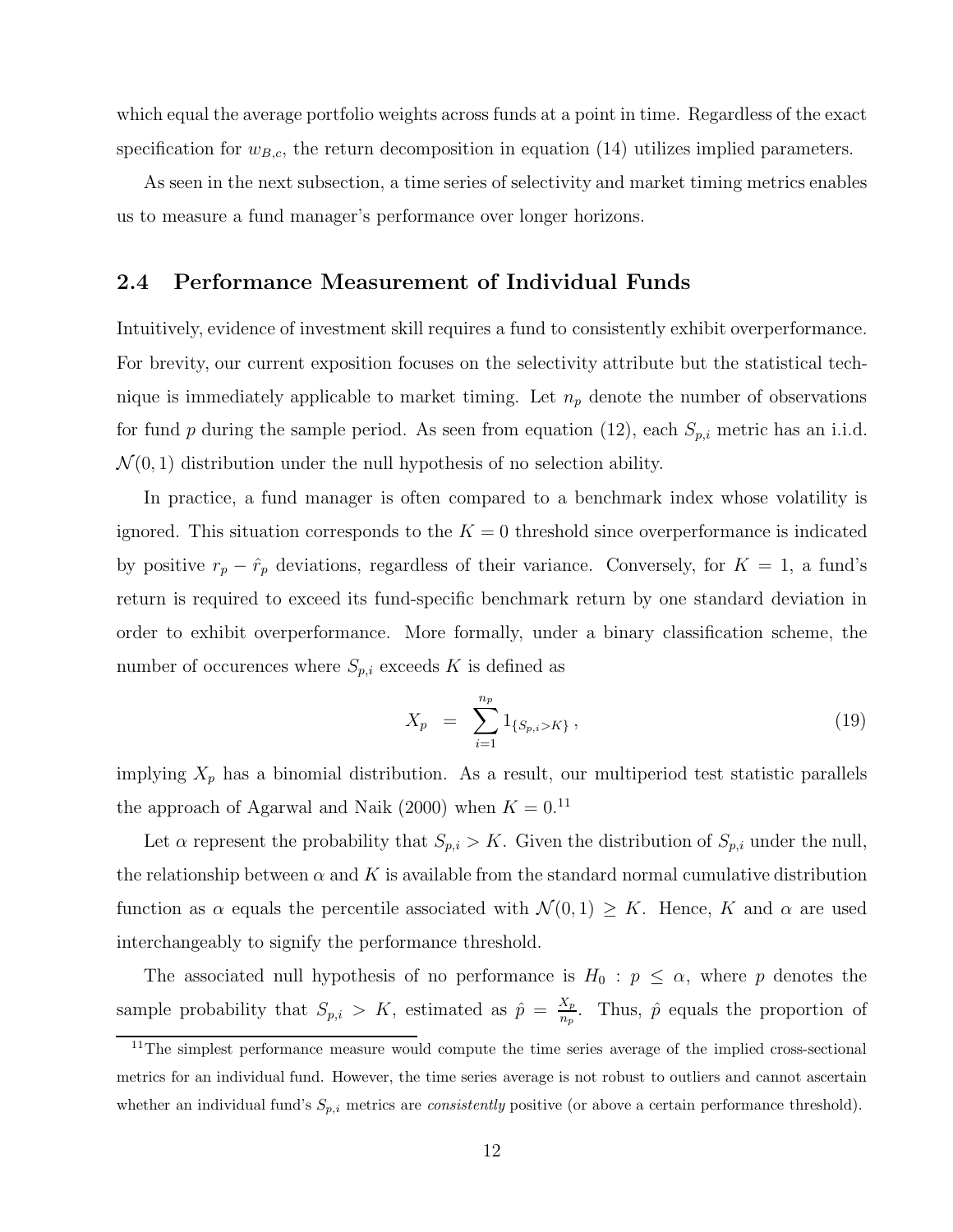the selectivity statistics that exceed the threshold. The resulting test statistic for selectivity is denoted  $B_p(S_{p,i}|\alpha, n_p)$  with a binomial distribution,  $Bin(\alpha, n_p)$ , under the null. Thus, the corresponding p-value of the performance measure equals the probability that  $Bin(\alpha, n_p) \ge X_p$ , implying the test statistic is rejected whenever

$$
p\text{-value of }B_p(S_{p,i}|\alpha,n_p) = \sum_{j=X_p}^{n_p} \binom{n_p}{j} \alpha^j (1-\alpha)^{n_p-j} \tag{20}
$$

is below its specified Type I error. Equation (20) differentiates between investment skill and luck by requiring a fund manager to consistently exceed their customized benchmark return. In particular, an individual fund's performance is determined by its sequence of implied  $S_{p,i}$ metrics.

For large  $n_p$ , the following approximation of equation (20) is applicable

$$
B_p(S_{p,i}|\alpha, n_p) = \frac{\hat{p} - \alpha}{\sqrt{\frac{\alpha(1-\alpha)}{n_p}}} \stackrel{d}{\sim} \mathcal{N}(0, 1).
$$
 (21)

To examine an individual fund's market timing ability, a  $B_p(T_{p,i}|\alpha, n_p)$  test statistic is formed from its time series of  $T_{p,i}$  metrics in an identical fashion.<sup>12</sup>

Having introduced the implied selection and market timing metrics as well as their performance measure, the next section details our statistical methodology for inferring class returns and variances.

### **3 Estimation Procedure**

Intuitively, our cross-sectional technique may be expressed in terms of the following "regression"

$$
r_p = \mathbf{w}_p^T \hat{R} + \hat{\epsilon}_p \quad \text{where} \quad \hat{\epsilon}_p \stackrel{d}{\sim} \mathcal{N}\left(0, \mathbf{w}_p^T \hat{\Theta} \mathbf{w}_p\right), \tag{22}
$$

which is summarized as

$$
r_p = \hat{r}_p + \mathcal{N}\left(0, \hat{\sigma}_p^2\right). \tag{23}
$$

<sup>&</sup>lt;sup>12</sup>To ensure later statistical tests are of the stated significance level when employing the discrete binomial distribution, a randomization correction is incorporated with details in Casella and Berger (1990).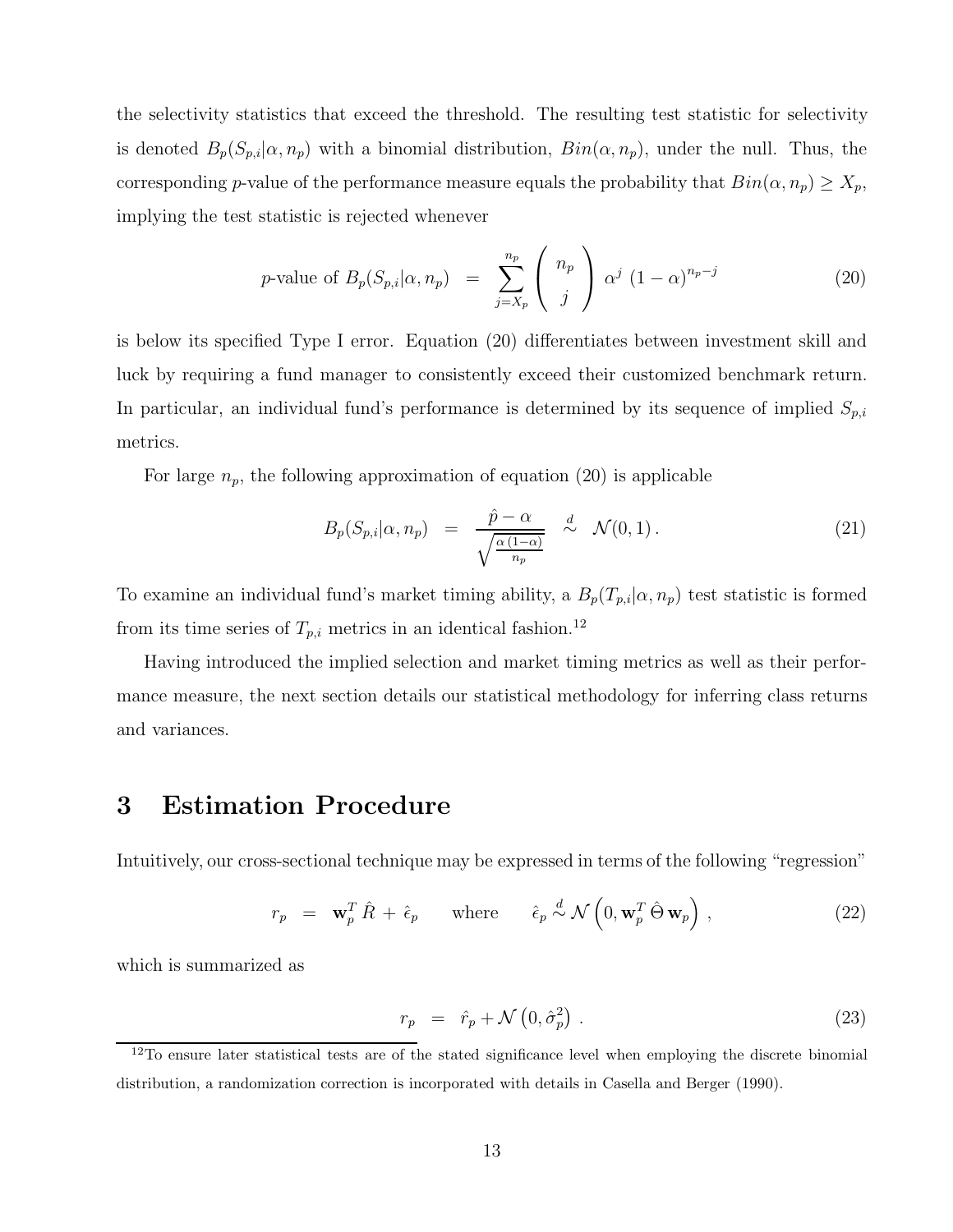Equation (23) emphasizes the relative nature of our evaluation procedure as only 50% of the funds are able to exceed their benchmark return at a particular point in time. In contrast to equation (1), the  $\hat{\epsilon}_p$  residuals in equation (22) are conditioned on class portfolio weights. Furthermore, the  $\hat{\sigma}_p^2$  variances are computed cross-sectionally to ensure they are not biased by market timing activity that alters the class portfolio weights over the sample period.

#### **3.1 Likelihood Function**

The vector of observed fund returns denoted  $R<sub>P</sub>$  is assumed to be normally distributed as  $\mathcal{N}\left(W^T\hat{R},\, \text{diag}\left\{W^T\hat{\Theta}W\right\}\right)$  where  $\text{diag}\left\{W^T\hat{\Theta}W\right\}$  denotes the diagonal of the  $W^T\hat{\Theta}W$  matrix, written explicitly as

$$
\hat{\Lambda} = \begin{bmatrix}\n\mathbf{w}_1^T \hat{\Theta} \mathbf{w}_1 & 0 & \dots & 0 \\
0 & \mathbf{w}_2^T \hat{\Theta} \mathbf{w}_2 & \vdots \\
\vdots & \ddots & \vdots \\
0 & \dots & 0 & \mathbf{w}_P^T \hat{\Theta} \mathbf{w}_P\n\end{bmatrix}
$$

After conditioning on portfolio weights, the residuals  $\hat{\epsilon}_p$  in equation (22) are independent but not identically distributed due to their dependence on fund portfolio weights. As emphasized in the next subsection, the conditional independence of the residuals is consistent with considering the diagonal elements of  $W^T\hat{\Theta}W$ , and found to be appropriate in a later robustness test. Furthermore, this diagonal structure simplifies the maximum likelihood estimation (MLE) of benchmark returns and variances for each class.

Maximizing the conditional log-likelihood of observed fund returns involves maximizing the function

$$
\ln L(\hat{R}, \hat{\Theta}) = -\frac{P}{2}\ln(2\pi) - \frac{1}{2}\sum_{p=1}^{P} \ln\left(\mathbf{w}_p^T \hat{\Theta} \mathbf{w}_p\right) - \frac{1}{2}\sum_{p=1}^{P} \frac{\left(r_p - \mathbf{w}_p^T \hat{R}\right)^2}{\mathbf{w}_p^T \hat{\Theta} \mathbf{w}_p},
$$
(24)

or simply minimizing

$$
\sum_{p=1}^{P} \ln \left( \mathbf{w}_p^T \hat{\Theta} \mathbf{w}_p \right) + \sum_{p=1}^{P} \frac{\left( r_p - \mathbf{w}_p^T \hat{R} \right)^2}{\mathbf{w}_p^T \hat{\Theta} \mathbf{w}_p}
$$
(25)

.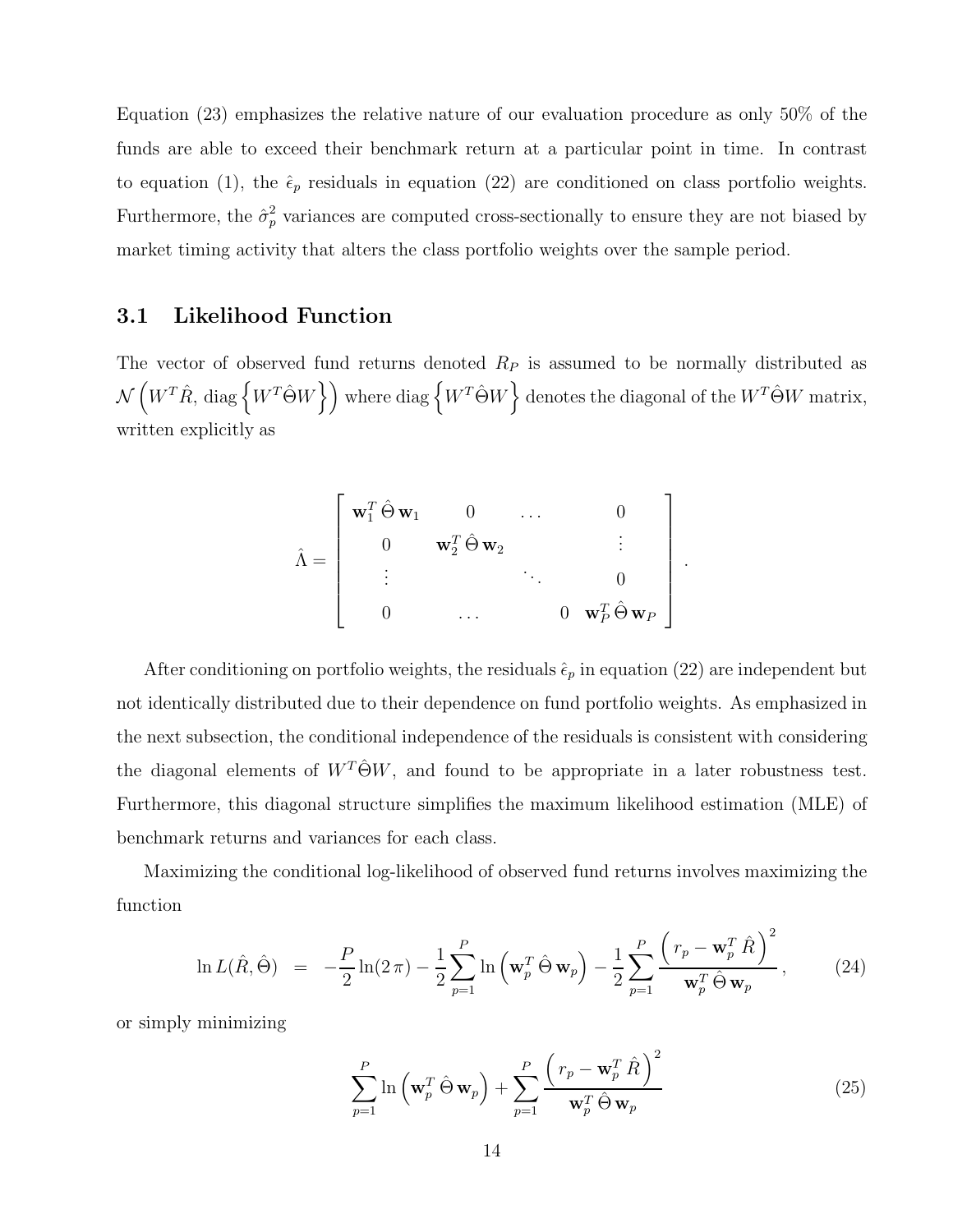with respect to  $\hat{R}$  and  $\hat{\Theta}$ . Since their solutions are intertwined, an iterative procedure related to the two-stage Fama-MacBeth (1973) regression is necessary.<sup>13</sup> First, given  $\hat{\Theta}$ , the solution for  $\hat{R}$  equals

$$
\hat{R} = \left( W^T \hat{\Lambda}^{-1} W \right)^{-1} W^T \hat{\Lambda}^{-1} R_P , \qquad (26)
$$

which resembles a weighted least-squares estimator. Second, conditional on  $\hat{R}$ , elements of the variance-covariance matrix are obtained by minimizing equation (25) with respect to  $\hat{\Theta}$ . Thus, the following iterative scheme is available:

- 1. Given  $\hat{\Theta}_j$ , solve for  $\hat{R}_j$  using equation (26).
- 2. Given  $\hat{R}_j$ , solve for  $\hat{\Theta}_{j+1}$  by minimizing equation (25) using non-linear optimization.
- 3. Repeat steps 1 and 2 for  $j = 0, 1, 2, \ldots$  until convergence is achieved.

The class-specific benchmark parameters  $\hat{r}_c$  and  $\hat{\sigma}_c^2$  incorporate the returns of any fund with an investment in class  $c$ . In other words, every fund which invests in this class contributes to their estimation. By conditioning on class portfolio weights, there is no need to specify peer funds nor are funds required to have their entire portfolio invested in one class. Unlike benchmark returns computed as the average return of individual securities, our implied returns  $\hat{r}_c$  are conditioned on actual fund investments. Furthermore, to clarify, the implied return and variance parameters are independent of the benchmark portfolio weights.

#### **3.2 Unconditional versus Conditional Fund Returns**

For emphasis, our framework's empirical calibration imposes no structure on the unconditional covariances between observed fund returns,  $Cov(r_p, r_{p'})$  for  $p \neq p'$ . Only the *conditional* covariances between fund return deviations (residuals),

$$
\hat{\Lambda}_{p,p'} = Cov(r_p - \hat{r}_p, r_{p'} - \hat{r}_{p'} | \mathbf{w}_p, \mathbf{w}_{p'}) ,
$$
\n(27)

<sup>&</sup>lt;sup>13</sup>Although estimating  $\hat{\Lambda}$  simultaneously from the deviations  $r_p - \hat{r}_p$  is circular since  $\hat{r}_p$  is conditioned on  $\hat{\Lambda}$ , the off-diagonal entries of the  $\hat{\Lambda}$  matrix may be calibrated from a time series of  $\hat{R}$  vectors over the sample period. These elements could then be employed as a weighting matrix. As reinforced by equation (26), this procedure parallels a generalized least squares (GLS) calibration exercise. However, the average pairwise correlation between fund deviations is found to be nearly zero (0.002) in our dataset, while fewer than ten percent of these coefficients are significant at the 5% level according to their bootstrapped confidence intervals and p-values.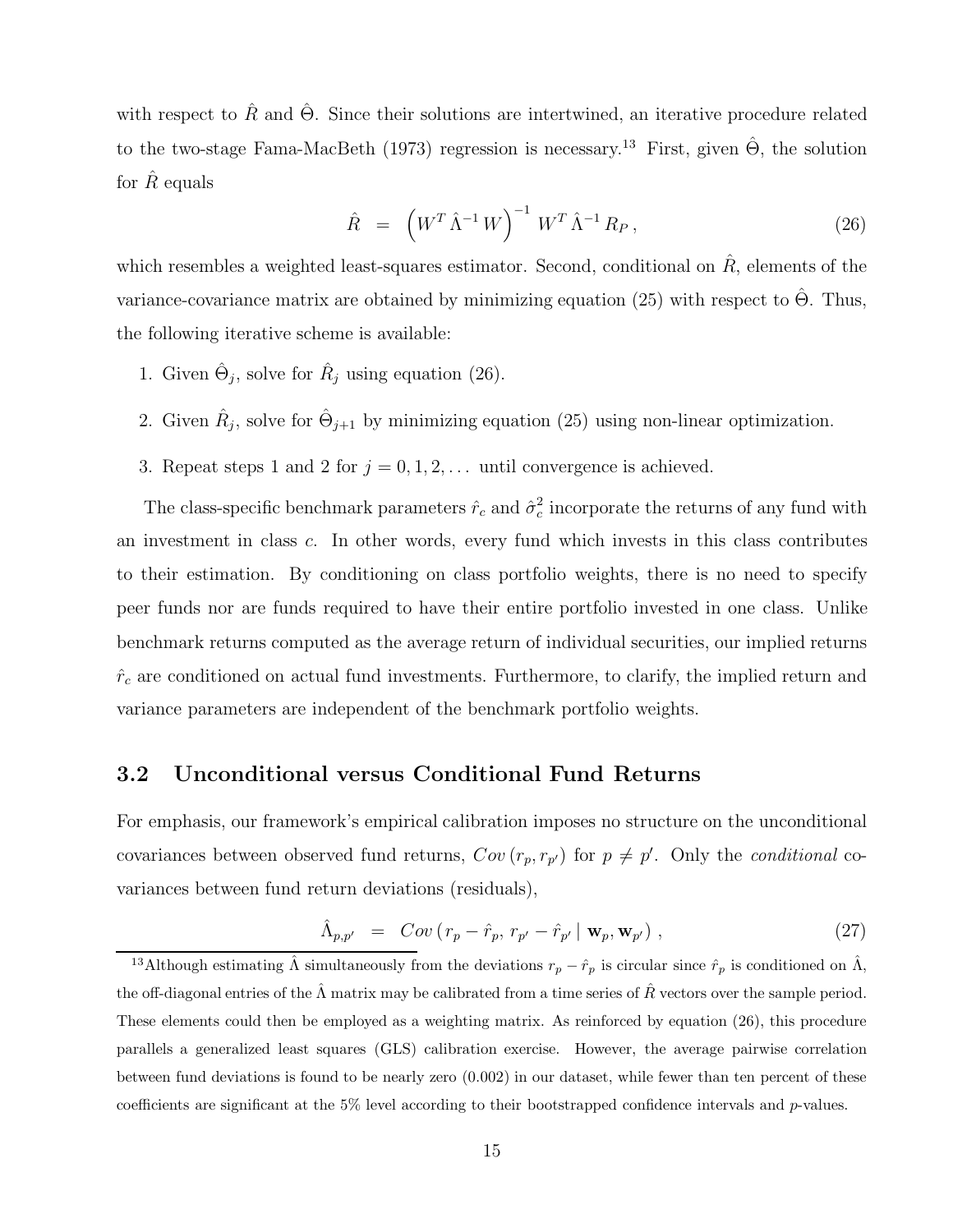are assumed to be zero by the assumption that  $\Lambda$  is diagonal.<sup>14</sup> An identical situation arises in standard linear regression models where the residuals are uncorrelated after having conditioned on independent variables. In our context, the  $r_p - \hat{r}_p$  terms are independent while fund returns  $r_p$  are allowed to be correlated.

To clarify, the  $C \times C$  variance-covariance matrix denoted  $\hat{\Theta}$  applies to class returns, while  $\hat{\Lambda}$ has a  $P \times P$  structure whose off-diagonal elements represent residual correlation between fund returns after having conditioned on their portfolio weights.

#### **3.3 Active versus Passive Fund Management**

The value of active fund management may be assessed by our relative evaluation procedure. The Bayesian studies of Pástor and Stambaugh (2002a, 2002b) utilize passive investments to better distinguish fund management skill from model inaccuracy. In our context, two alternatives are available to determine the contribution of active management.

First, passive investments such as exchange-traded funds (ETF's) or index funds may be incorporated into the cross-sectional estimation of  $\hat{R}$  and  $\hat{\Theta}$ . In fact, passive investments could be utilized exclusively when inferring these class-specific returns and variances. A performance comparison between passive versus active management is then facilitated by investigating the subset of overperforming funds. If the overperforming funds are actively managed, then there exist fund managers who possess investment skill.

Second, the implied class returns may be compared with available passive alternatives. For example, if there exists an ETF for class  $c$  (such as an industry sector), then comparing this instrument's return with  $\hat{r}_c$  would gauge the value of active management.

$$
Cov\left(\hat{\boldsymbol{r}}_p,\,\hat{\boldsymbol{r}}_{p^\prime}\left|\right.\mathbf{w}_p,\mathbf{w}_{p^\prime}\right)\;\;=\;\;Cov\left(\,E\left[\,\boldsymbol{r}_p\left|\right.\mathbf{w}_p\right],\,E\left[\,\boldsymbol{r}_{p^\prime}\left|\right.\mathbf{w}_{p^\prime}\right]\right|\mathbf{w}_p,\,\mathbf{w}_{p^\prime}\right)=0\,.
$$

 $14$ By definition, the non-random benchmark returns are uncorrelated,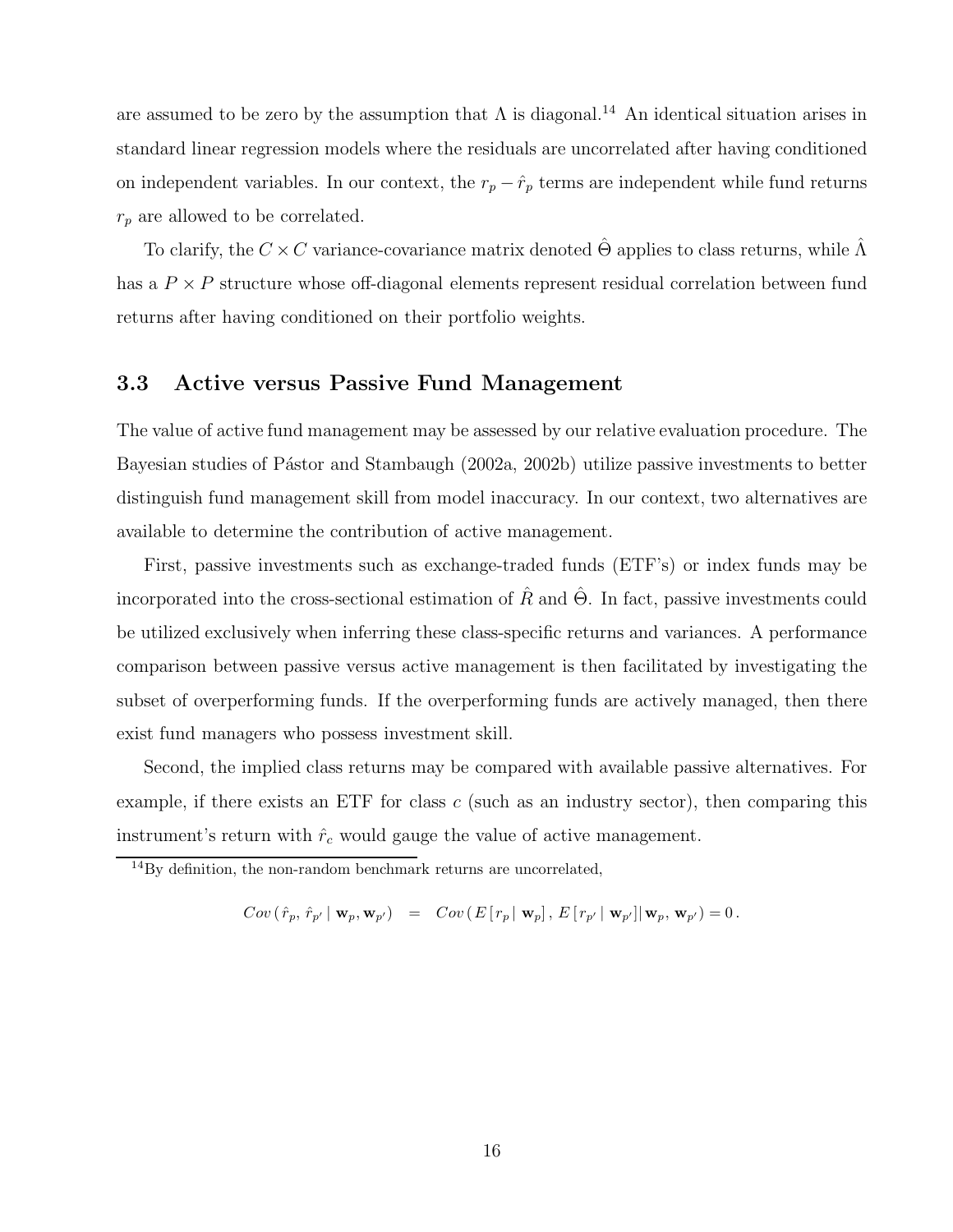### **4 Properties of Implied Performance Measures**

Relative performance is an appropriate criteria for selecting between fund managers which circumvents the need to specify benchmark returns or peer funds. Cohen, Coval and Pástor (2005) also recognize the importance of exploiting "overlap" in fund investments by augmenting existing performance metrics with the portfolio weights of *individual* securities. However, our class portfolio weights are robust to fluctuations in the holdings of individual securities between portfolio disclosure dates.

Risk premiums associated with the class definitions are captured by our implied estimation procedure, which also avoids the difficulties associated with calibrating time-varying risk premiums. Typically, factor coefficients are calibrated as constants over rolling windows of one to five years. However, Mamaysky, Spiegel and Zhang (2005) document the erroneous fund performance assessments arising from estimation error in the factor coefficients.

Wermers (1999) reports that growth orientated funds often herd. Conflicting empirical evidence on this phenomena is contained in Lakonishok, Shleifer and Vishny (1992) as well as Grinblatt, Titman and Wermers (1995). Fund managers may also engage in window dressing by selling "embarrassing" positions prior to a portfolio disclosure date as documented in Lakonishok, Shleifer, Thaler and Vishny (1991), Musto (1997, 1999) and Carhart, Kaniel, Musto and Reed (2002).

However, the class portfolio weights in our analysis are unaltered by transactions within a class. Thus, our selectivity measure is invariant to herding and window dressing. Indeed, only a small subset of funds could successfully window dress their class portfolio weights without the implied benchmarks being adjusted.<sup>15</sup> Furthermore, selling securities in low return classes and purchasing their high return counterparts compromises a fund's market timing assessment. Specifically, the market timing benchmarks for these funds would condition on high return characteristics despite the relatively low return arising from the fund's actual investments. Thus, window dressing undermines a fund manager's capacity to display market timing ability. Moreover, the tendency for fund managers to misspecify their style after poor performance,

<sup>15</sup>Consequently, even if funds are willing to disclose investments in classes with poor returns, they cannot "reverse" window dress since this behavior would modify the relative benchmarks.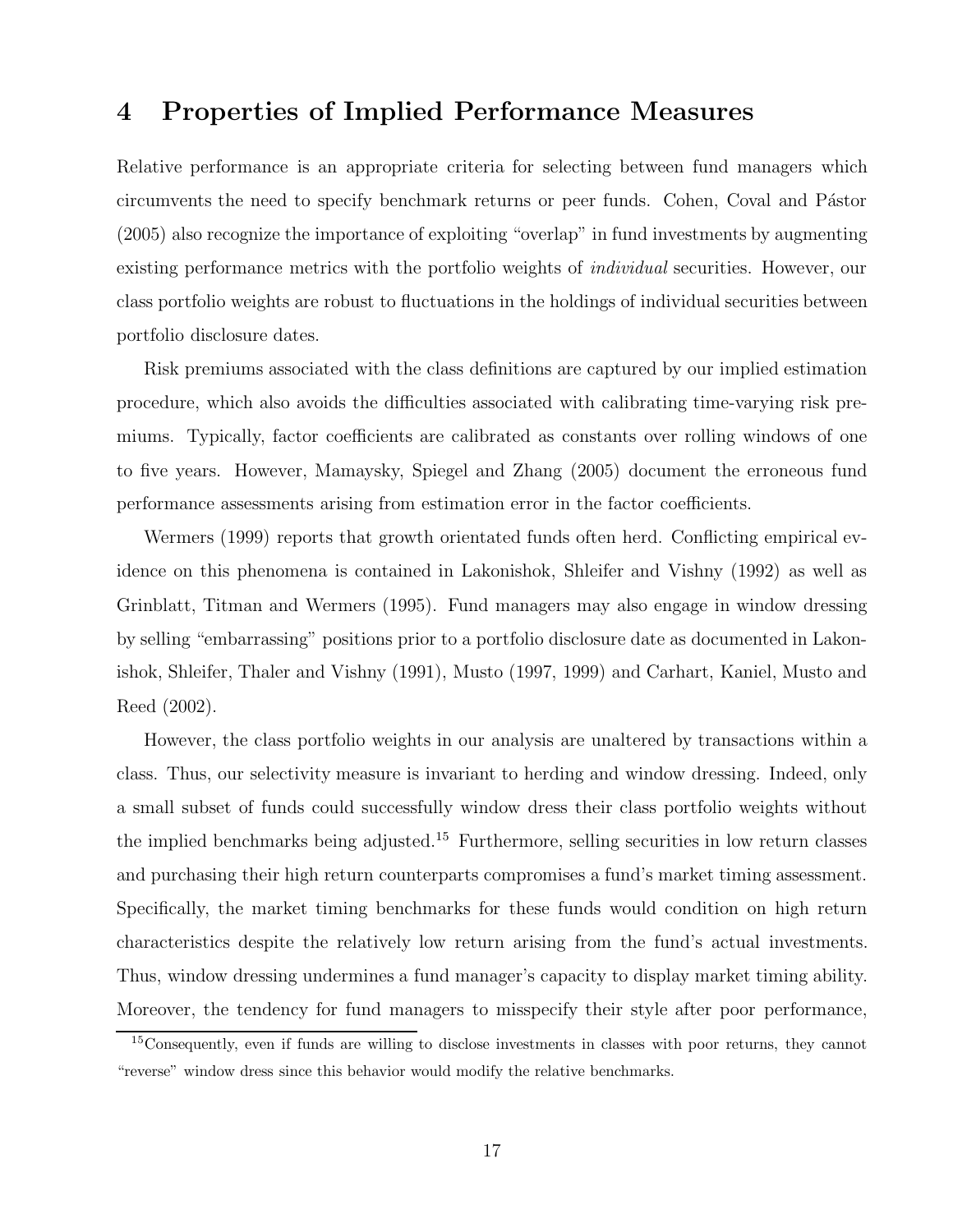highlighted in Brown and Goetzmann (1997) as well as Chan, Chen and Lakonishok (2002), is alleviated by our approach since fund portfolio weights provide greater objectivity into a fund's investment characteristics.

Although survivorship bias is inherently a database issue, our approach can reduce its impact on performance measurement. As discussed in Brown, Goetzmann, Ibottson and Ross (1992) as well as Carpenter and Lynch (1999), persistence in fund performance may be overstated as a result of heteroskedastic volatility since funds with greater volatility should offer higher returns, provided they survive. However, our methodology is independent of individual fund return volatility since we calibrate cross-sectional return variability.

In contrast, multiperiod persistence tests are biased towards reversals as funds with poor previous performance can only survive by improving. Brown and Goetzmann (1995) as well as Carhart (1997) find empirical evidence consistent with multiperiod survival criteria. However, our selection and market timing ability metrics are inferred from a cross-section of returns and portfolio weights at a single point in time. More importantly, provided survival depends on having invested (or not having invested) in specific classes, our performance measures mitigate survivorship bias since survival is manifested in the time series of  $S_p$  and  $T_p$  metrics through the portfolio weights. In addition, Brown and Goetzmann (1995) among others find empirical evidence that fund attrition is a consequence of poor returns. Thus, the attrition of poor funds would actually induce a higher implied benchmark return and reduce the likelihood of obtaining overperformance due to survivorship bias.

### **5 Data and Empirical Results**

To illustrate our proposed test procedures, mutual fund data from Morningstar is utilized. Although Morningstar removes defunct funds (as if they never existed) from their published products, our sample is constructed from the original databases and includes all funds with available portfolio weight information.<sup>16</sup> Our sample period is from December 1992 to December 2001. The Morningstar data is ideal for our purposes as fund portfolios are classified according to their weights in specific industries, assets and geographical regions.

<sup>16</sup>We thank Stephen Murphy at Morningstar for constructing the database in this manner.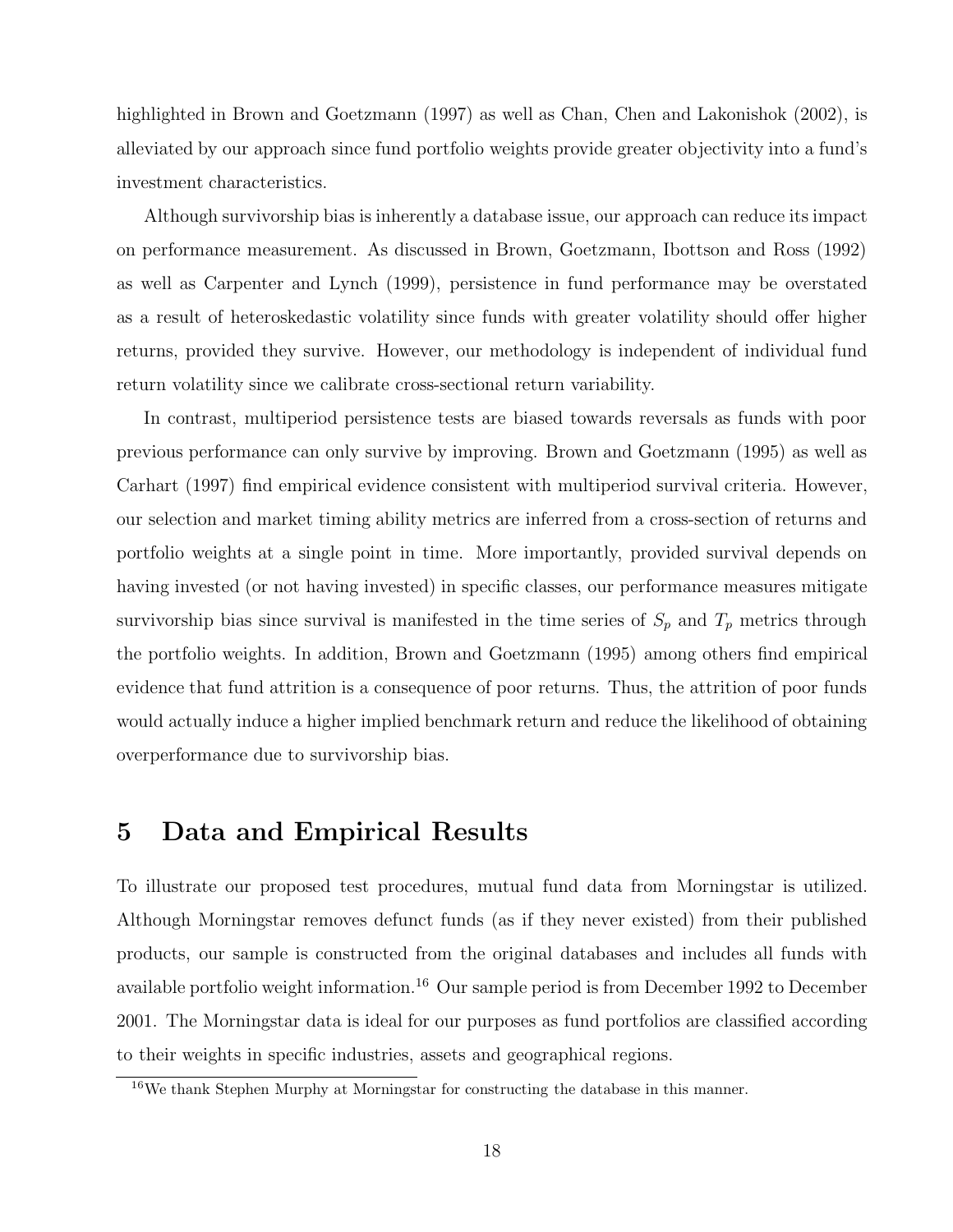For industry sectors, Morningstar provides 12 different classes while the original asset categories are reduced to 4 by combining US and non-US equity positions as well as US and non-US bond holdings. Thus, our asset classifications are cash, equity, bonds and a separate class for preferred shares along with convertibles. Morningstar also reports portfolio weights for different geographical regions although very small entries are associated with Central and Latin America, Canada, Africa, Central and Eastern Europe as well as Australia. Therefore, three mergers are enacted to form 5 distinct classes. First, the United States, Canada as well as Central and Latin America are combined into an America class. Second, a Europe class is created by combining Western Europe with Eastern and Central Europe. This class also contains Africa but excludes the United Kingdom which remains a separate entity. Third, Asia is merged with Australia to yield an Asian class which is distinct from Japan.

Since we are interested in evaluating managerial ability, the usual convention of considering gross fund returns without adjustments for fees and expenses is adopted. Performance is computed for each fund with at least 20 observations. For the cross-sectional inference of  $\tilde{R}$  and  $\hat{\Theta}$ , a total of 1,601, 1,754 and 1,551 unique funds are available for the respective industry, asset and regional analyses. A summary of the portfolio weights underlying the three classifications is contained in Table 1, which reveals that portfolio weights are evenly distributed across the industry sectors. In contrast, the asset and region portfolio weights are dominated by equity and America respectively.<sup>17</sup>

Additional information is also provided by Morningstar on the expense ratio, size and turnover of each fund. These variables are augmented by a fund's *focus*, defined as the disparity between its portfolio weights

Focus<sub>p</sub> = 
$$
\max_{c=1,...,C} w_{p,c} - \min_{c=1,...,C} w_{p,c}
$$
, (28)

which is an element of the  $[0, 1]$  interval. Funds which invest equal amounts in each class have zero focus, while those invested exclusively in a single class have a focus measure equaling one.

The time series of class portfolio weight  $w_{p,c}$  also has an associated standard deviation  $\sigma_{p,c}$ computed over the sample period. The extent to which a fund alters their class portfolio weights

 $17$ The industry and region portfolio weights only pertain to a fund's equity investments. Adjusting for the amount invested in the remaining three asset classes produces nearly identical results.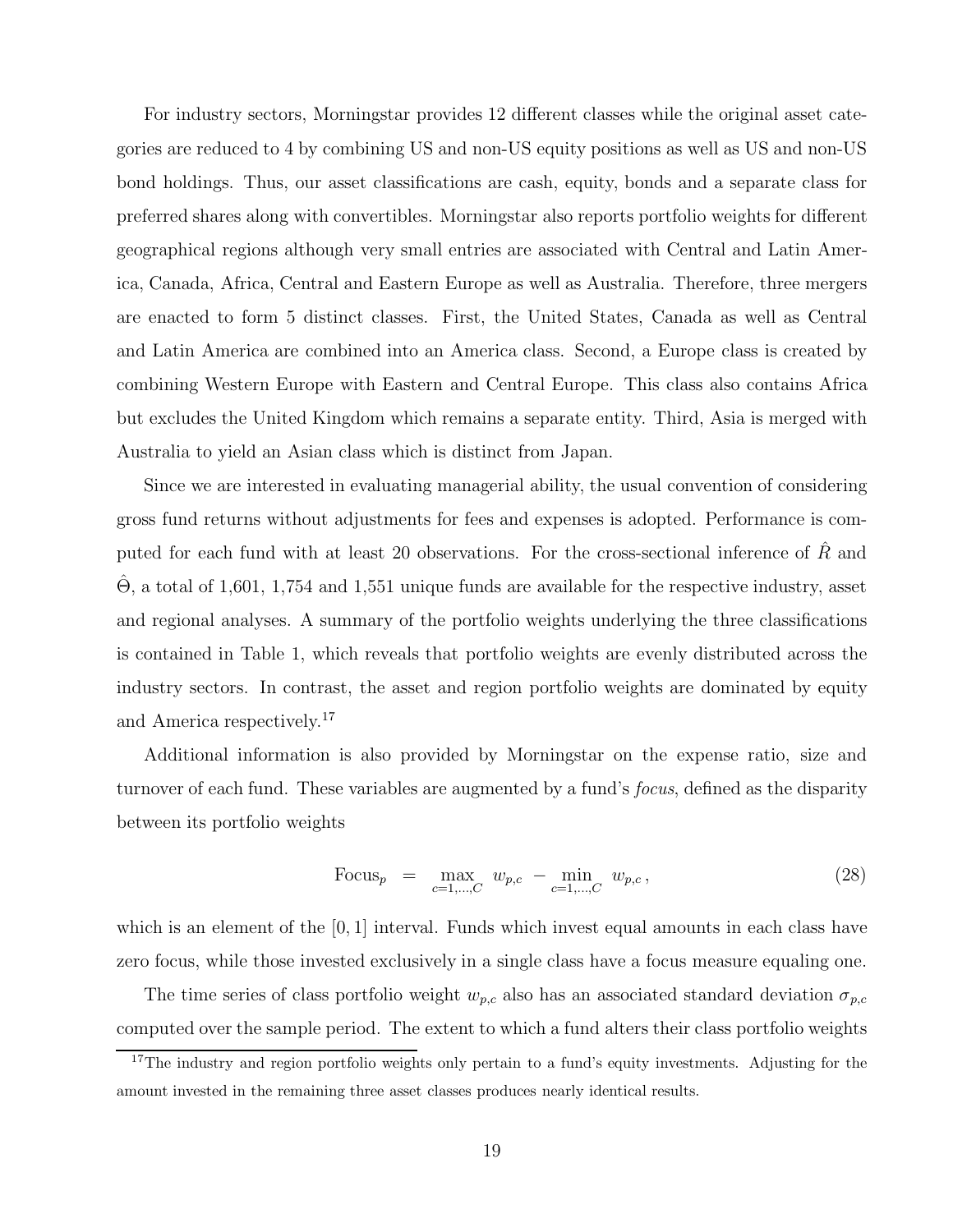is defined as the average

$$
\bar{\sigma}_p = \frac{1}{C} \sum_{c=1}^{C} \sigma_{p,c} \,. \tag{29}
$$

Thus,  $\bar{\sigma}_p$  supplements the fund's reported turnover by only accounting for transactions that alter their class portfolio weights. Indeed, transactions within a class have no influence on equation (29).

To reduce the number of parameters requiring calibration, the off-diagonal entries of  $\Theta$  are set to zero. In economic terms, this simplification implies that deviations from the benchmark return in one class, say software, are independent of deviations in another class such as financial services.<sup>18</sup> A later robustness test justifies this simplification. Our iterative estimation procedure terminates when the difference in implied parameters between successive iterations is less than 10<sup>−</sup><sup>6</sup>. Starting values for the class-specific returns are the coefficients from a linear regression of the fund's return on its portfolio weights. For the return variances, the regression's standard error serves as the common starting value.

As seen in Table 1, implied returns vary considerably across the various classes. Consequently, the conditional information in these portfolio weights exerts a significant influence on performance evaluation. Interestingly, the regression approach in equation (1) produces less reliable implied class returns whose averages are often extremely small or large. Thus, it is imperative to account for differences between the variances of distinct classes by utilizing our iterative estimation procedure.

Funds in our sample typically have quarterly disclosures causing some variability in the number of funds available each month. Nonetheless, selectivity and market timing statistics are computed monthly. A visual illustration in Figure 1 reveals no discernible differences within the quarterly horizon and confirm our assumption of (conditional) normality.

<sup>&</sup>lt;sup>18</sup>To clarify, the diagonal assumption imposed on  $\hat{\Theta}$  is unrelated to the diagonal nature of  $\hat{\Lambda}$ . In particular,  $\hat{\Theta}$  pertains to the variance-covariance matrix of class-specific implied returns while  $\hat{\Lambda}$  refers to deviations in individual fund returns from their fund-specific implied benchmarks.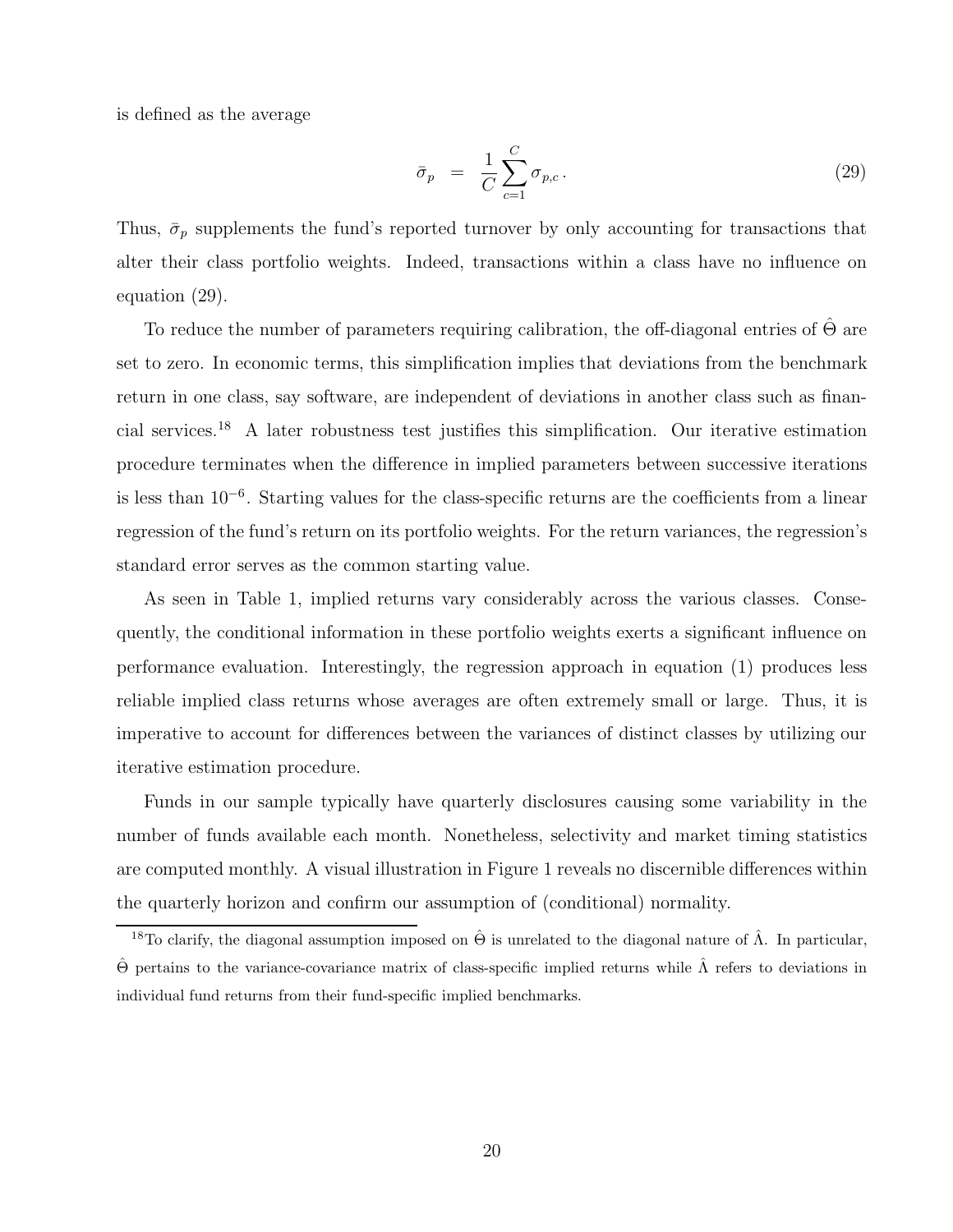#### **5.1 Multiple Fund Analysis**

The interpretation of our empirical results has to account for multiple Type I errors. For example, if one tests 1,000 funds for investment skill at the 5% level, then 50 false rejections of the null are expected. Therefore, we also test whether the subset of overperforming fund managers is statistically significant.

For a specified threshold, let *Percent* denote the percentage of funds (out of P) with significant test statistics at the  $\gamma$  level. Thus, *Percent* represents the subset of funds with *p*-values in equation (20) below  $\gamma$ , and is inserted into the following test statistic

$$
\frac{Percent - \gamma}{\sqrt{\frac{\gamma (1 - \gamma)}{P}}} \quad \stackrel{d}{\sim} \quad \mathcal{N}(0, 1). \tag{30}
$$

For clarification, the performance measure in equation (20) evaluates an individual fund. When examining multiple funds, equation (30) determines whether the subset of overperforming funds is statistically significant.

Statistically, it is possible for funds to overperform at  $K = 1$  but underperform at  $K = 0$ . For example, a fund's return may be below its benchmark in 75% of the periods but one standard deviation above its benchmark in the remaining periods. This fund's performance is highly variable with frequent underperformance interspersed with dramatic success. To measure consistency in fund performance, funds which overperform when  $K = 1$  are required to also overperform at the  $K = 0$  threshold.

### **5.2 Fund Performance**

Table 2 reports that selection and market timing ability are detected after conditioning on all three portfolio weight classifications when  $K = 0$ . Thus, a statistically significant subset of funds exhibit moderate investment skill in both attributes. However, at the higher  $K = 1$ threshold, selection ability dissipates, while market timing ability is only detected amongst industry classes.

Correlation between securities within a class may be partially responsible for the decrease in selection ability. Specifically, higher correlation between securities implies greater difficulty in selecting investments that overperform. For example, if securities within the software industry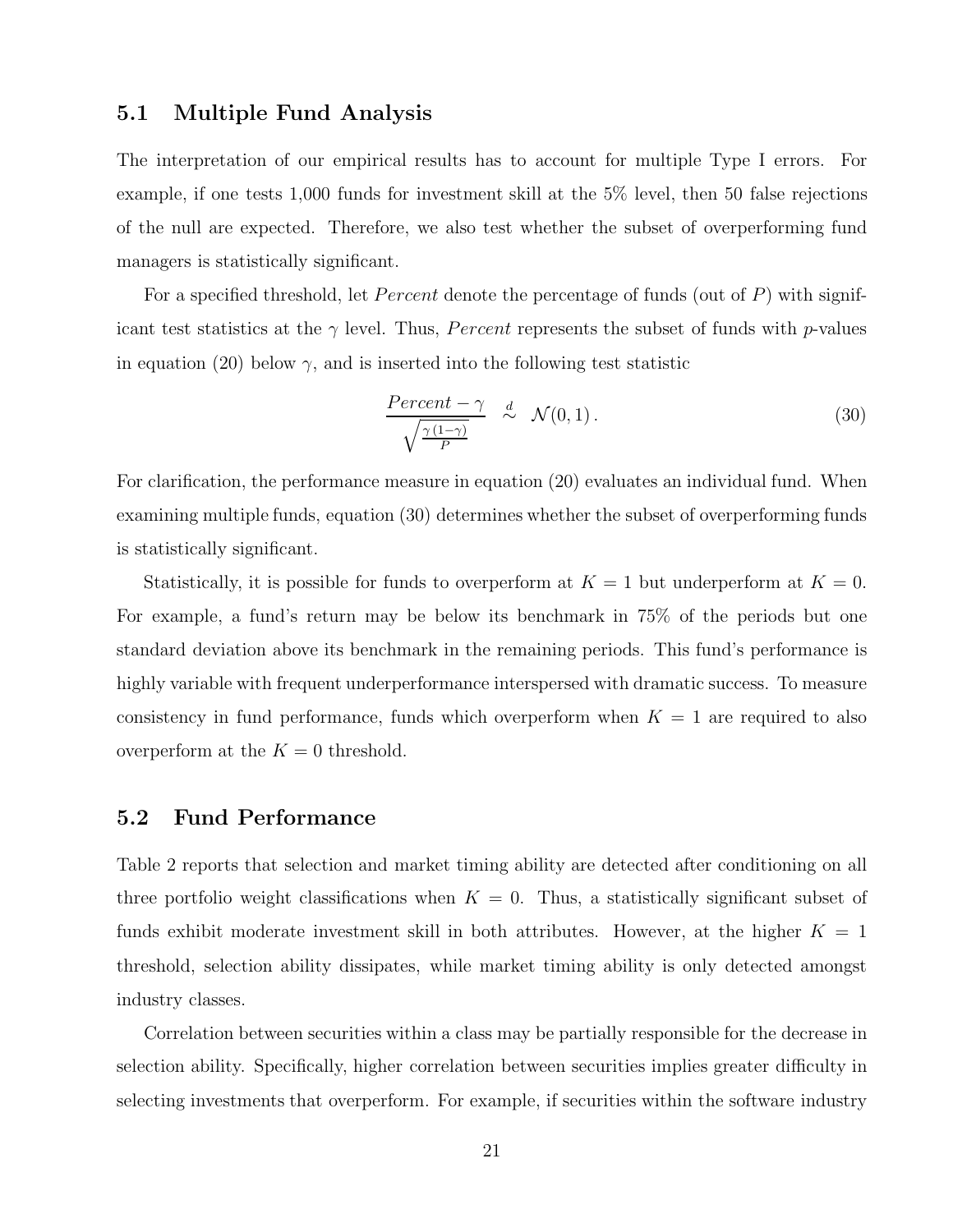are highly positively correlated, then selectivity is difficult to demonstrate in the software class. One potential explanation for the large decline in market timing ability between the asset and region classes at the higher performance threshold is that fund managers are unwilling (or unable) to dramatically alter their exposure to equity. Indeed, given the dominance of the equity class, Table 2 offers reassurance that our market timing methodology is performing appropriately.<sup>19</sup>

Another interesting feature of Table 2 is that as  $\gamma$  increases from 1% to 10%, the percentage of overperforming funds increases by less than a factor of ten. This insensitivity indicates that investment skill is concentrated in a small number of "exceptional" fund managers. In unreported results available upon request, the magnitude of overperformance for funds exhibiting investment ability ranges from 2.7% to 4.2% per annum on average.

The intersection of significant overperformers across the three characteristics is also studied. According to Table 2, these intersections are nearly empty for both selectivity and market timing. In other words, a fund manager able to successfully select securities (time-the-market) in different industry sectors cannot replicate this skill amongst the asset and regional criteria. We also examine the intersection between selection and market timing ability. Since only moderate investment skill is detected, and overperformance is insensitive to  $\gamma$ , we focus on the  $K = 0$  and  $\gamma = 0.10$  subsets. Table 3 reports that selection and market timing ability are unrelated. This evidence supports the notion that fund managers specialize in either selecting securities within a sector or allocating their portfolio between various sectors. Later in this section, a Logit analysis offers more insight into the relationship between these attributes in terms of fund characteristics.

The "power" of the test statistic in equation (30) is studied using simulation. This simulation experiment has three objectives. First, correlation between the implied returns of different classes is studied. Second, we examine residual correlation between the  $r_p - \hat{r}_p$  deviations of different funds when the  $\hat{\epsilon}_p$  errors in equation (22) are not independent. Third, the ability of equation (30) to appropriately account for the Type I errors associated with investigating

<sup>19</sup>A robustness test identifies funds which are most likely to display market timing ability, defined as those with  $\bar{\sigma}_p$  values in equation (29) above the industry, asset and regional averages. However, the market timing results for this subset of funds parallel those in Table 2.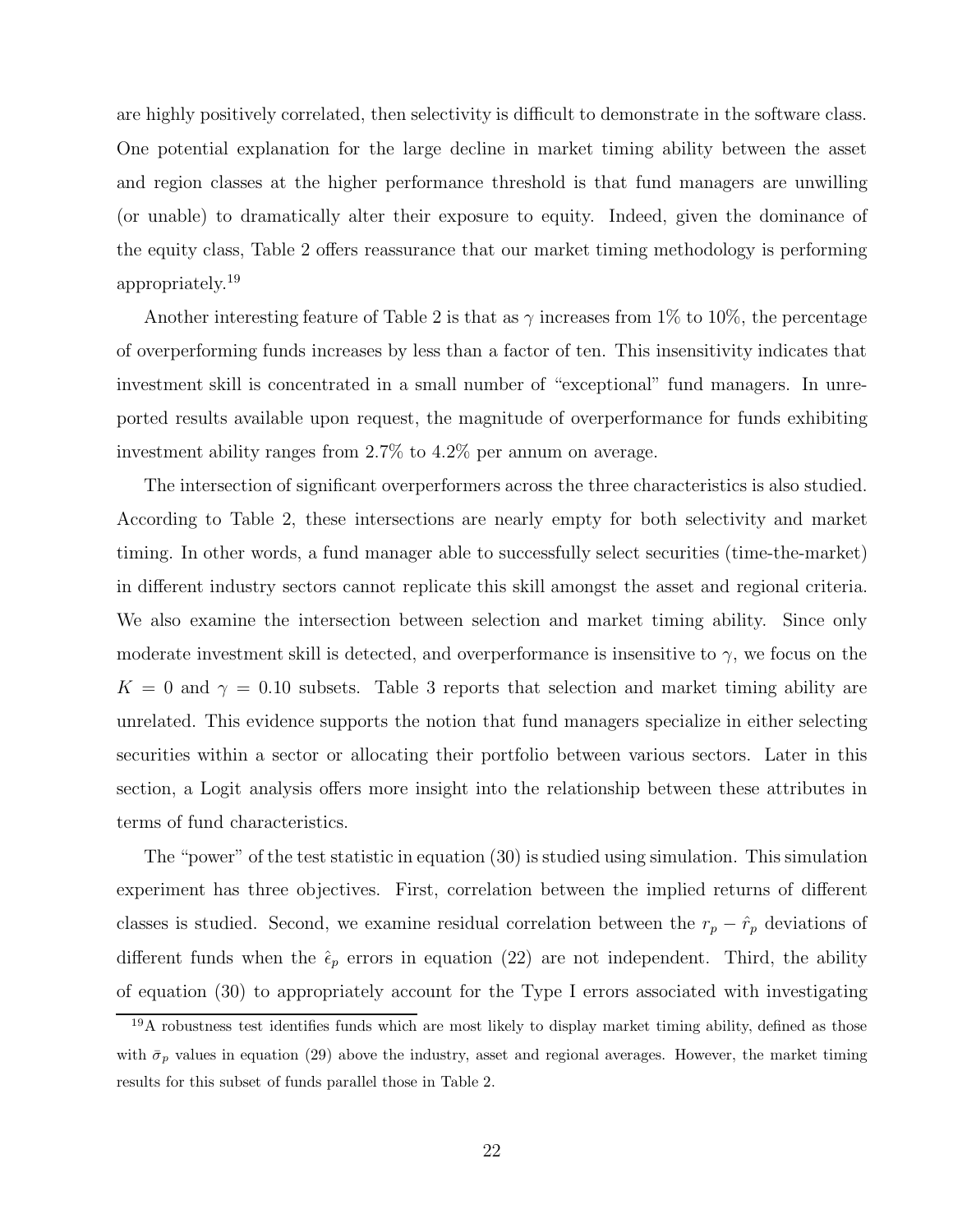multiple funds is analyzed.

Scenarios are examined where the null hypothesis of no overperformance is true as well as false, with further details regarding the simulation procedure in Appendix B. In unreported results available upon request, our procedure is found to be insensitive to correlated class returns or residual correlation among fund returns, while the test statistic accepts and rejects the null hypothesis appropriately.

#### **5.3 Importance of Conditional Information**

To examine the importance of a particular set of class portfolio weights to relative fund performance, a naive selection statistic  $S_n^*$  defined as

$$
S_p^* = \frac{r_p - \bar{r}}{\sigma} \tag{31}
$$

is formed, where  $\bar{r}$  and  $\sigma$  denote the unconditional mean and standard deviation of fund returns. Unlike the  $S_p$  metric in equation (12),  $S_p^*$  does not incorporate class portfolio weights or implied returns.<sup>20</sup>

Formally, for a chosen significance level, we define the common performance ratio (abbreviated CPR) as

$$
CPR = \frac{2 \times \text{Funds with both } B_p(S_{p,i}|\alpha, n_p) \text{ and } B_p(S_{p,i}^*|\alpha, n_p) \text{ being significant}}{\text{Funds with significant } B_p(S_{p,i}|\alpha, n_p) + \text{Funds with significant } B_p(S_{p,i}^*|\alpha, n_p)}.
$$
 (32)

The CPR lies within the [0, 1] interval and divides the number of funds in an intersection, which have common conditional and unconditional evaluations, by their sum. If the  $S_{p,i}$  and  $S_{p,i}^*$ metrics yield identical funds, then the CPR equals one. Conversely, when the conditional and unconditional performance measures have no funds in common, this ratio equals zero. Thus, a lower CPR indicates that the portfolio classification contains more important conditional information. Alternatively, (1 - CPR)% of the funds have their evaluations misspecified when a particular set of portfolio characteristics are ignored.

<sup>20</sup>Investigating the importance of conditional information on market timing ability is difficult as this would involve an allocation between undefined classes. Consequently, we focus our attention on the importance of conditional information to the measurement of selection ability.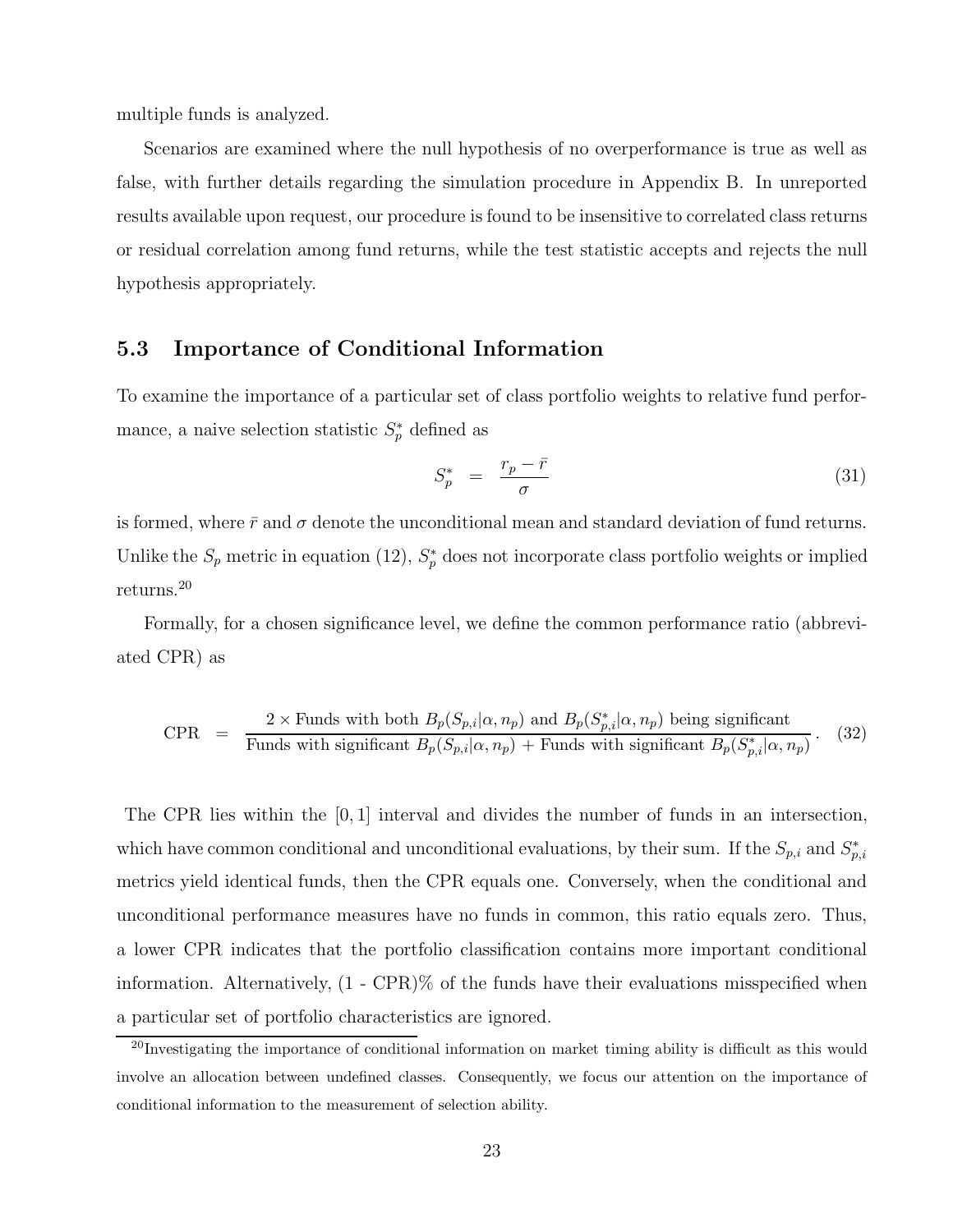We focus our CPR results on the 10% significance level as the overperforming subsets are not sensitive to  $\gamma$ . At the  $K = 0$  threshold, few funds have common unconditional and conditional performance measures. In particular, there is only a 27.4% chance that a fund's performance evaluation conditioned on industry characteristics coincides with its unconditional counterpart. The CPR increases slightly for assets to 36.2% and equals 47.2% for regions. Thus, without conditioning on class portfolio weights, the majority of funds would have incorrect performance evaluations.<sup>21</sup>

#### **5.4 Fund Characteristics and Performance**

Grinblatt and Titman (1994) find that fund performance is positively related to portfolio turnover but unrelated to size and expenses. Carhart, Carpenter, Lynch and Musto (2002) examine the influence of similar variables on fund performance and report limited evidence of any relationships. We augment this set of variables with Focus<sub>p</sub> and  $\bar{\sigma}_p$  defined in equations (28) and (29) respectively.

A fund's average expense ratio, size, turnover, focus and fluctuations in its portfolio weights  $\bar{\sigma}_p$  in relation to its performance measures are studied using a Logit model

$$
y_p = \frac{\exp\left\{\gamma_0 + \gamma_1 \text{ Expense}_p + \gamma_2 \text{ Size}_p + \gamma_3 \text{ Turnover}_p + \gamma_4 \text{ Focus}_p + \gamma_5 \bar{\sigma}_p\right\}}{1 + \exp\left\{\gamma_0 + \gamma_1 \text{ Expense}_p + \gamma_2 \text{ Size}_p + \gamma_3 \text{ Turnover}_p + \gamma_4 \text{ Focus}_p + \gamma_5 \bar{\sigma}_p\right\}} + \epsilon_p, \quad (33)
$$

where  $y_p$  denotes the p-value of either the selectivity or market timing measure in equation (20) at the  $K = 0$  performance threshold. Since the dependent variables are probabilities, and smaller entries coincide with greater overperformance, a positive t-statistic in Table 4 implies an increase in this variable corresponds to a reduction in performance.

Empirically, we find the expense ratio, turnover and size have little influence on fund performance. However, focused funds appear to have greater selectivity within an industry but less ability to time-the-market between different industries. These intuitive conclusions are

<sup>&</sup>lt;sup>21</sup>The common performance ratios increase for  $K = 1$  but remain below 50%. This property is intuitive since funds with higher unconditional overperformance have a greater likelihood of remaining an overperformer after conditioning on the class portfolio weights than those with marginal unconditional overperformance.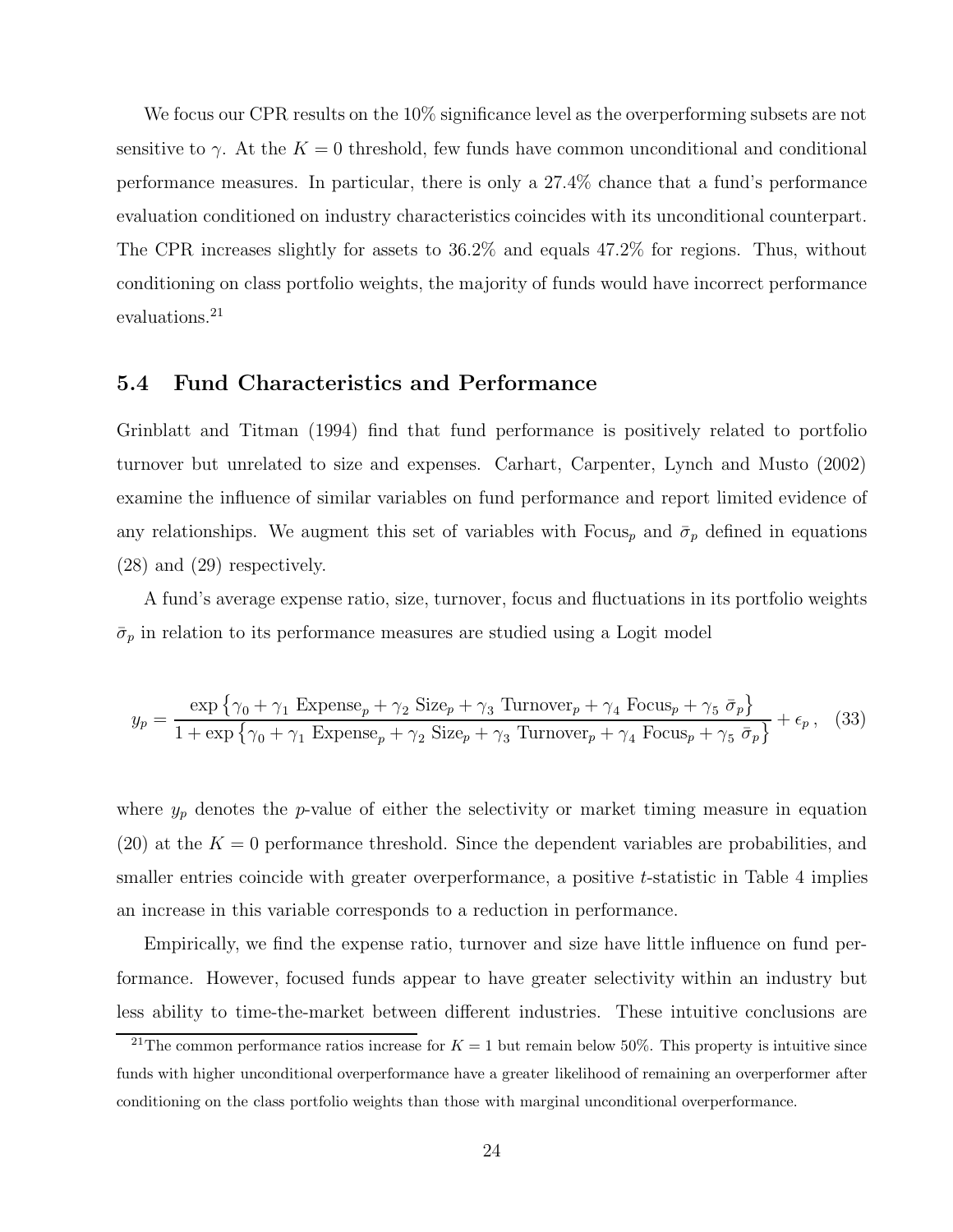supported by the negative and positive t-statistics for selectivity and market timing ability respectively. In addition, focused funds which concentrate their investments in a small number of asset and regional classes are less able to time-the-market which confirms the reasonableness of our market timing formulation.

Besides focus, the other fund characteristic unique to the proposed evaluation framework is  $\bar{\sigma}_p$ , defined in equation (29) to capture time variation in a fund's class portfolio weights. In agreement with our intuition, its negative t-statistic for market timing ability indicates that funds which alter their industry positions more aggressively have a higher likelihood of exhibiting this attribute. $^{22}$ 

### **6 Conclusion**

This paper offers a methodology to evaluate the relative ability of fund managers to select securities and time-the-market. Selection and market timing metrics are inferred from a crosssection of fund returns, conditional on portfolio weights in different classes across all fund managers. A separate procedure assesses an individual fund's performance over longer horizons. The class definitions may represent any criteria capable of being expressed in terms of portfolio weights that investors deem relevant to fund selection. A common performance ratio is provided to gauge the importance of conditioning on a specific set of portfolio weights.

Our implied statistics measure relative performance and circumvent the need to specify benchmark returns or peer funds. The resulting performance measure is robust to herding and window dressing by fund managers. Over longer horizons, the effect of survivorship bias on performance measurement is also mitigated, while the calibration of risk premiums associated with time-varying benchmark returns is circumvented.

We investigate classes defined with respect to portfolio weights for different industry sectors, assets and geographical regions. A fund's ability to generate returns that exceed its implied

<sup>&</sup>lt;sup>22</sup>The lack of significance for  $\bar{\sigma}_p$  in explaining market timing ability is explained by its significant negative correlation with focus, -0.441 and -0.678 respectively for assets and regions. When focus is removed from equation (33), the t-statistics for  $\bar{\sigma}_p$  become positive and significant (p-values below 10<sup>-3</sup>). Therefore, as expected, funds with larger  $\bar{\sigma}_p$  values have a higher likelihood of timing-the-market which justifies our earlier use of  $\bar{\sigma}_p$  in the robustness test of market timing ability.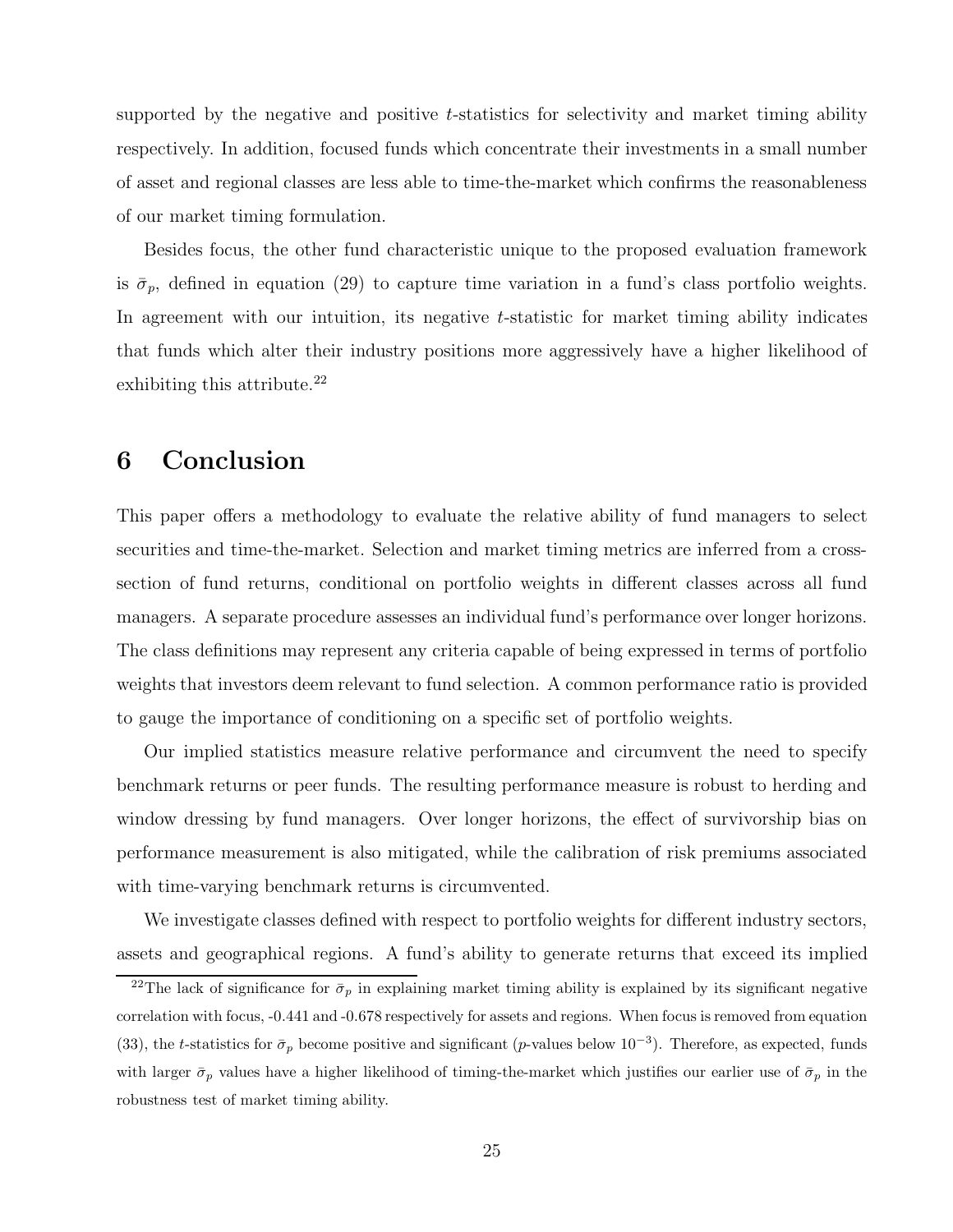benchmark and one standard deviation above this threshold are examined. For all three sets of conditional information, empirical evidence finds moderate selection and market timing ability is concentrated in a small number of fund managers. However, funds cannot overperform across all three portfolio classifications, and few funds possess selection as well as market timing ability. Thus, investment skill is specialized. The implied performance metrics appear to be unrelated to a fund's expense ratio, size and turnover. Instead, funds that restrict their investments to a small number of classes and vary their class portfolio weights infrequently are less able to time-the-market, but more likely to exhibit selectivity. Moreover, the conditional information contained in portfolio weights is critically important when evaluating fund performance. Indeed, a failure to condition on industry, asset and regional portfolio characteristics yields highly inaccurate fund evaluations.

Avenues for future research include modifying the proposed statistical methodology for applications to book-to-market, size and past return characteristics. In addition, passive investments such as index funds may also be utilized to assess the value of active management.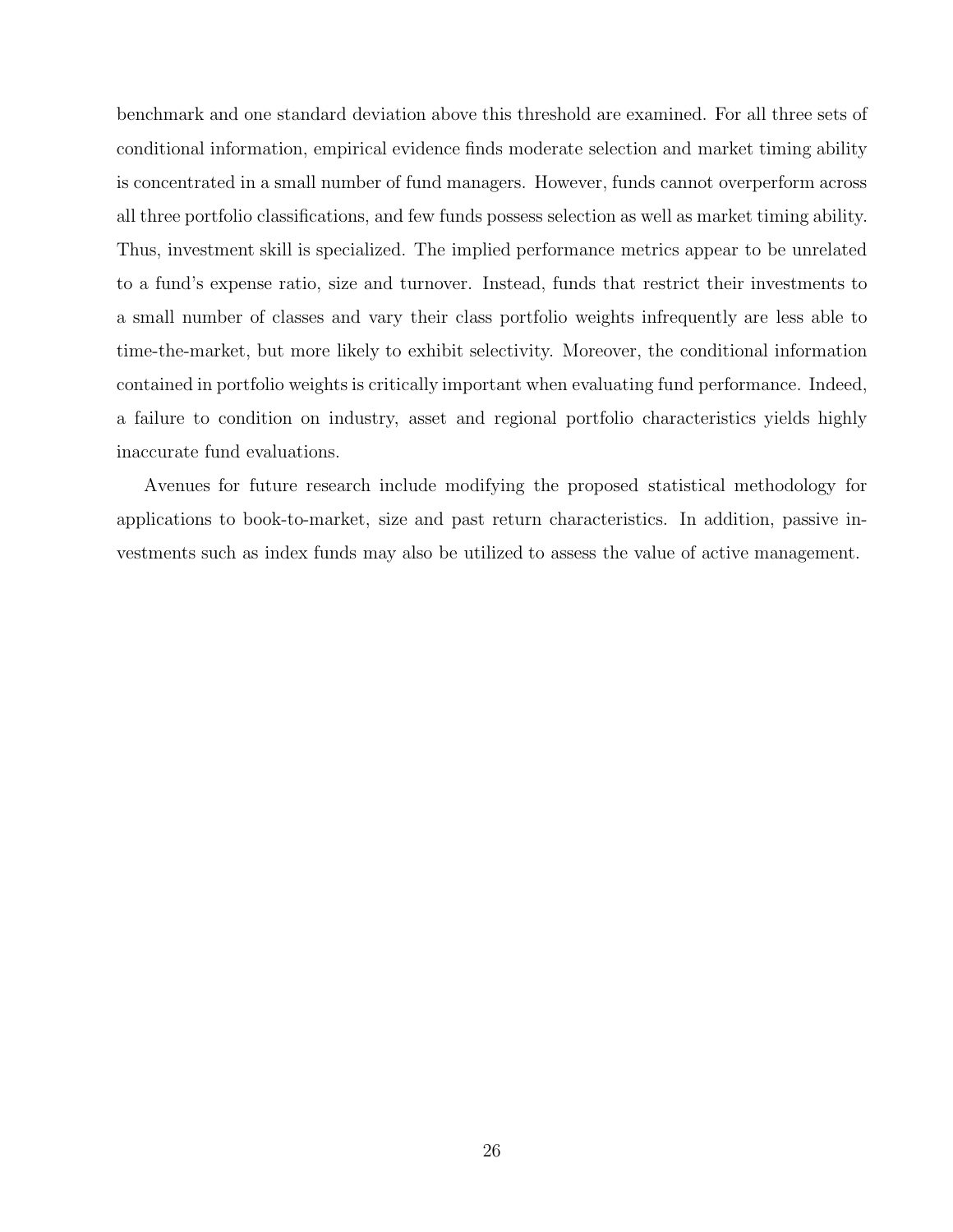### **References**

- [1] Agarwal, V., and N. Y. Naik, 2000. Multi-period performance persistence analysis of hedge funds. Journal of Financial and Quantitative Analysis 35, 327-342.
- [2] Baks, K. P., 2003. On the performance of mutual fund managers. Working Paper, Emory University.
- [3] Becker, C., W. E. Ferson, D. H. Myers, and M. J. Schill, 1999. Conditional market timing with benchmark investors. Journal of Financial Economics 52, 119-148.
- [4] Brown, S. J., and W. N. Goetzmann, 1997. Mutual fund styles. Journal of Financial Economics 43, 373-399.
- [5] Brown, S. J., and W. N. Goetzmann, 1995. Performance persistence. Journal of Finance 50, 679-698.
- [6] Brown, S. J., W. N. Goetzmann, R. G. Ibbotson, and S. A. Ross, 1992. Survivorship bias in performance studies. Review of Financial Studies 5, 553-580.
- [7] Carhart, M. M., 1997. On persistence in mutual fund performance. Journal of Finance 52, 57-82.
- [8] Carhart, M. M., R. Kaniel, D. K. Musto, and A. V. Reed, 2002. Learning for the tape: Evidence of gaming behavior in equity mutual funds. Journal of Finance 52, 1035-1058.
- [9] Carhart, M. M., J. N. Carpenter, A. W. Lynch, and D. K. Musto, 2002. Mutual fund survivorship. Review of Financial Studies 15, 1439-1463.
- [10] Carpenter, J. N., and A. W. Lynch, 1999. Survivorship bias and attrition effects in measures of performance persistence. Journal of Financial Economics 54, 337-374.
- [11] Casella, G., and R. L. Berger, 1990. Statistical Inference. Duxbury Press.
- [12] Chan, L. K. C., H. L. Chen, and J. Lakonishok, 2002. On mutual fund investment styles. Review of Financial Studies 15, 1407-1437.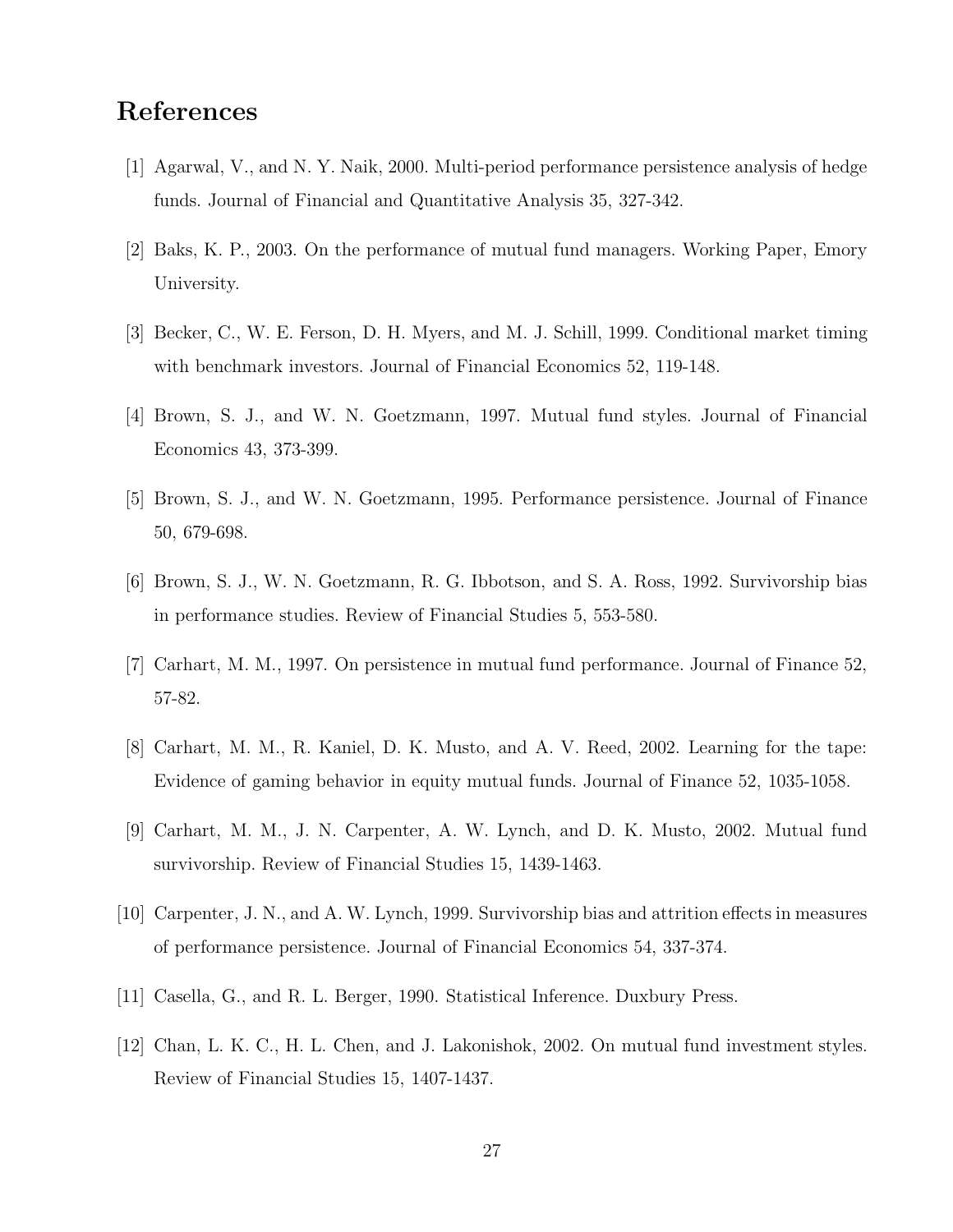- [13] Christopherson, J. A., W. E. Ferson, and D. A. Glassman, 1998. Conditioning manager alphas on economic information: Another look at the persistence of performance. Review of Financial Studies 11, 111-142.
- [14] Cohen, R., J. Coval, and L. Pástor, 2005. Judging fund managers by the company they keep. Journal of Finance 60, 1057-1096.
- [15] Daniel, K. and S. Titman, 1997. Evidence on the characteristics of cross sectional variation in stock returns. Journal of Finance 52, 1-33.
- [16] Daniel, K., M. Grinblatt, S. Titman, and R. Wermers, 1997. Measuring mutual fund performance with characteristic-based benchmarks. Journal of Finance 52, 1035-1058.
- [17] Fama, E. F., and K. R. French, 1993. Common risk factors in the returns on stocks and bonds. Journal of Financial Economics 33, 3-56.
- [18] Fama, E. F., and J. D. MacBeth, 1973. Risk, return, and equilibrium: Empirical tests. Journal of Political Economy 81, 607-636.
- [19] Ferson, W. E., and K. Khang, 2002. Conditional performance measurement using portfolio weights: Evidence for pension funds. Journal of Financial Economics 65, 249-282
- [20] Ferson, W. E., and R. W. Schadt, 1996. Measuring fund strategy and performance in changing economic conditions. Journal of Finance 51, 425-461.
- [21] Griffin, J. M., and G. A. Karolyi, 1998. Another look at the role of industrial structure of markets for international diversification strategies. Journal of Financial Economics 50, 351-373.
- [22] Grinblatt, M., and S. Titman, 1993. Performance measurement without benchmarks: An examination of mutual fund returns. Journal of Business 66, 47-68.
- [23] Grinblatt, M., and S. Titman, 1994. A study of monthly mutual fund returns and performance evaluation techniques. Journal of Financial and Quantitative Analysis 29, 419-444.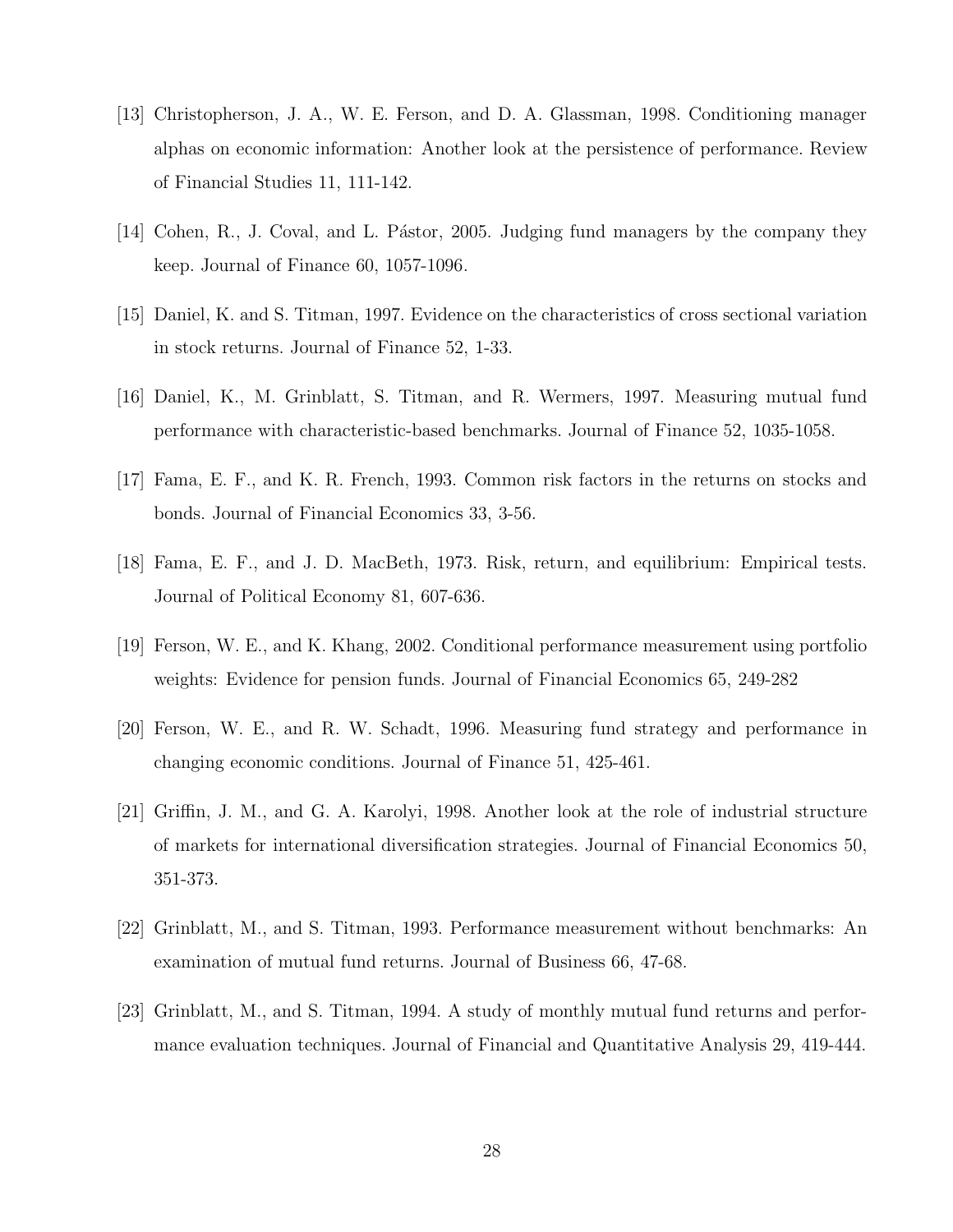- [24] Grinblatt, M., S. Titman, and R. Wermers, 1995. Momentum investment strategies, portfolio performance, and herding: A study of mutual fund behavior. American Economic Review 85, 1088-1105.
- [25] Heston, S. L., and K. G. Rouwenhorst, 1994. Does industrial structure explain the benefits of international diversification? Journal of Financial Economics 36, 3-27.
- [26] Lakonishok, J., A. Shleifer, R. Thaler, and R. W. Vishny, 1991. Window dressing by pension fund managers. American Economic Review 81, 227-231.
- [27] Lakonishok, J., A. Shleifer, and R. W. Vishny, 1992. The impact of institutional trading on stock prices. Journal of Financial Economics 32, 23-44.
- [28] Musto, D. K., 1997. Portfolio disclosures and year-end price shifts. Journal of Finance 52, 1563-1588.
- [29] Musto, D. K., 1999. Investment decisions depend on portfolio disclosures. Journal of Finance 54, 935-952.
- [30] Pástor, L., and R. F. Stambaugh, 2002a. Mutual fund performance and seemingly unrelated assets. Journal of Financial Economics 63, 315-349.
- [31] Pástor, L., and R. F. Stambaugh, 2002b. Investing in equity mutual funds. Journal of Financial Economics 63, 351-380.
- [32] Speigel, M. I., H. Mamaysky, and H. Zhang, 2005. Improved forecasting of mutual fund alphas and betas. Working Paper, Yale University.
- [33] Wermers, R., 1999. Mutual fund herding and the impact on stock prices. Journal of Finance 54, 581-622.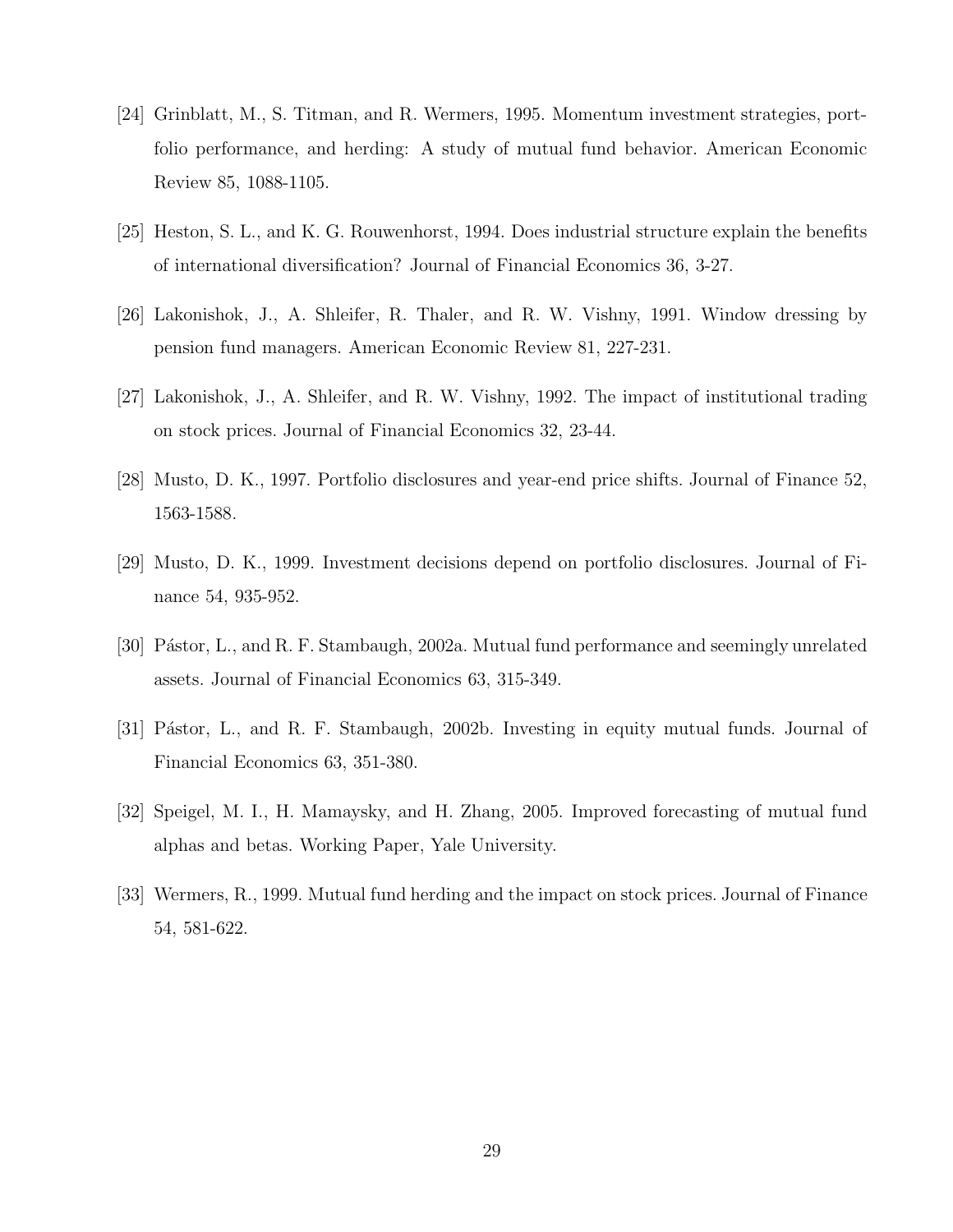### **Appendices**

### **A Utilizing Information on Individual Securities**

Suppose class c consists of  $N_c$  individual securities indexed by  $k = 1, 2, \ldots, N_c$  whose returns are denoted  $r_k$ . This appendix highlights the difference between class-specific expected returns and variances computed as

$$
\bar{r}_c = \frac{1}{N_c} \sum_{k=1}^{N_c} r_k \quad \text{and} \tag{34}
$$

$$
\sigma_c^2 = \frac{1}{N_c - 1} \sum_{k=1}^{N_c} (r_k - \bar{r}_c)^2 , \qquad (35)
$$

versus  $\hat{r}_c$  and  $\hat{\sigma}_c^2$  obtained from our implied statistical procedure. In particular, the above estimates fail to measure relative performance for three reasons. First,  $\bar{r}_c$  and  $\sigma_c^2$  in equations (34) and (35) are not conditioned on the portfolio weights of actual funds. For example, individual securities that are not held by any fund can nonetheless influence these estimates. Second, by implication, the majority of funds could overperform (underperform) any benchmark constructed from the  $\bar{r}_c$  estimates in equation (34). Third, the variance in equation (35) is not between fund returns but pertains to the variability of individual securities. For example,  $\sigma_c^2$ is positive even if all fund managers maintain identical portfolios and produce identical returns as a consequence.

Nonetheless, given market values for the individual securities, class portfolio weights can be constructed from the portfolio weights of individual securities after sorting them according to a specified criteria such as industry SIC codes. Once this initial step is completed, our implied estimation procedure is applicable.

### **B Simulation Study**

The simulation analysis has  $C = 12$  classes with a matrix W of portfolio weights sampled from the data for one thousand funds,  $P = 1,000$ . Random class-specific returns denoted R are drawn from a  $\mathcal{N}(R_C, \Theta_C)$  distribution, which creates the vector of fund returns  $R_P = W^T R$ .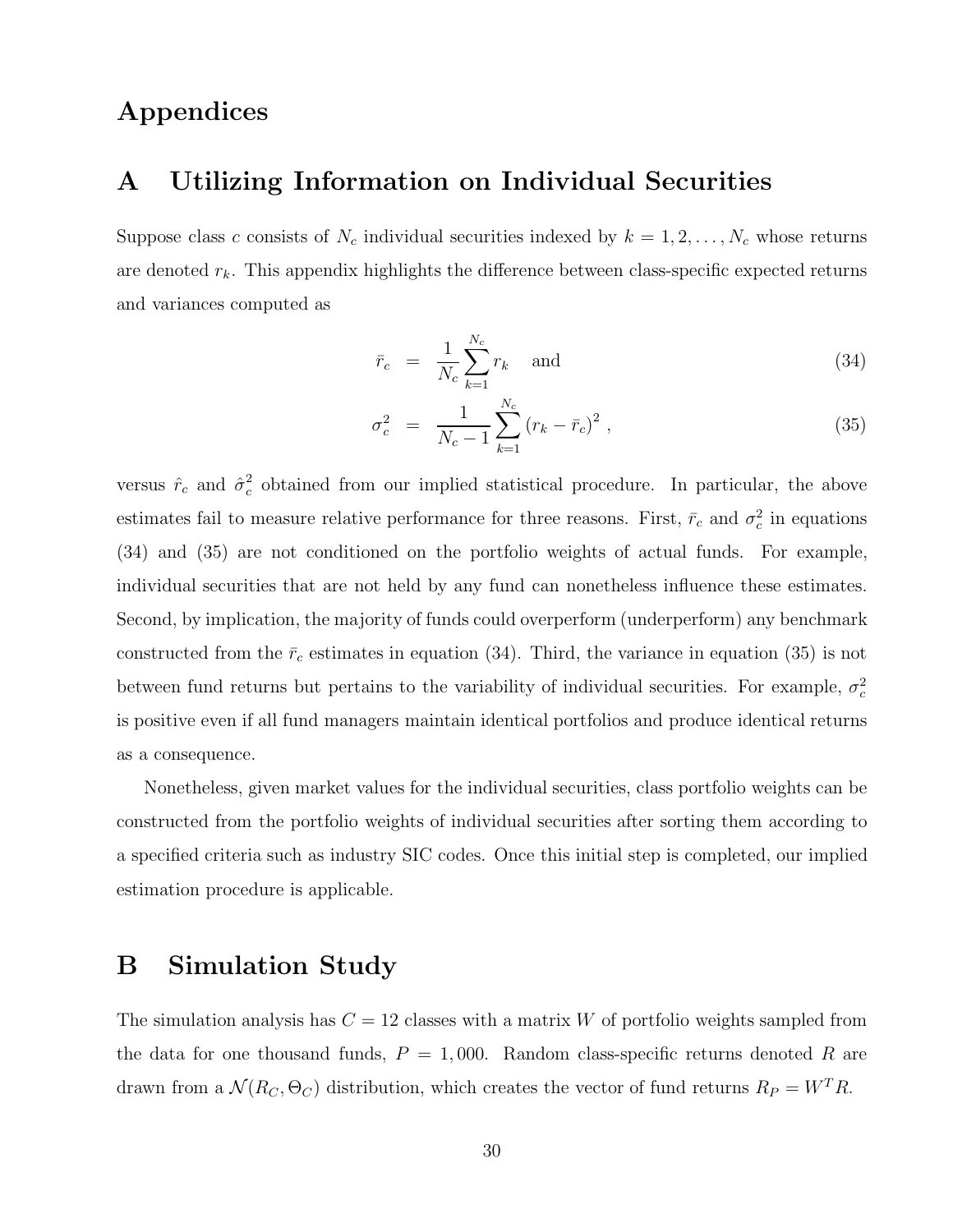Under the null hypothesis, scenarios in which the matrix  $\Theta_C$  is both diagonal and dense are evaluated. In the latter case, correlated class returns are instilled into the analysis. Correlation between individual fund returns, which exists even after conditioning on portfolio weights, is also introduced by augmenting the  $R_p$  vector as follows

$$
R_P^* = R_P + \epsilon^* \quad \text{where} \quad \epsilon^* \sim \mathcal{N}(\mathbf{0}, \Lambda_P) \ .
$$

Thus,  $R_P^*$  represents fund returns generated by portfolio weights as well as a random component determined by the variance-covariance matrix denoted  $\Lambda_P$ . Along with W and  $R_C$ , the diagonal elements of  $\Theta_C$  as well as  $\Lambda_P$  originate from the industry data and are fixed throughout the simulation study. Three separate structures for  $\Theta_C$  and  $\Lambda_P$  are investigated. In the first instance, both of these variance-covariance matrices are diagonal. In the second and third scenarios,  $\Theta_C$  and  $\Lambda_P$  are dense matrices respectively with a full complement of off-diagonal (covariance) terms. However, in all three cases, variances along the diagonal are identical.

A time series of  $n_p = 24$  return vectors are simulated. The estimation procedure then produces  $\hat{R}$  and  $\hat{\Theta}$  estimates under the previous assumptions that  $\hat{\Theta}$  and  $\hat{\Lambda} = \text{diag} \left\{ W^T \hat{\Theta} W \right\}$ are both diagonal as detailed in Section 3. These estimates are then converted into selectivity metrics before applying the performance measure in equation (20) to all 1,000 funds, yielding a Percent subset. The simulation process is repeated  $N = 1,000$  times. Finally, each of the N subsets is then tested according to equation (30) for  $\gamma$  equal to 0.05 and 0.10. Besides simulating under the null hypothesis of no selection ability, 15% of funds have their returns increased by a factor of 1.25. In this case, the null hypothesis of no selection ability is false at the  $K = 0$  threshold and its rejection is anticipated.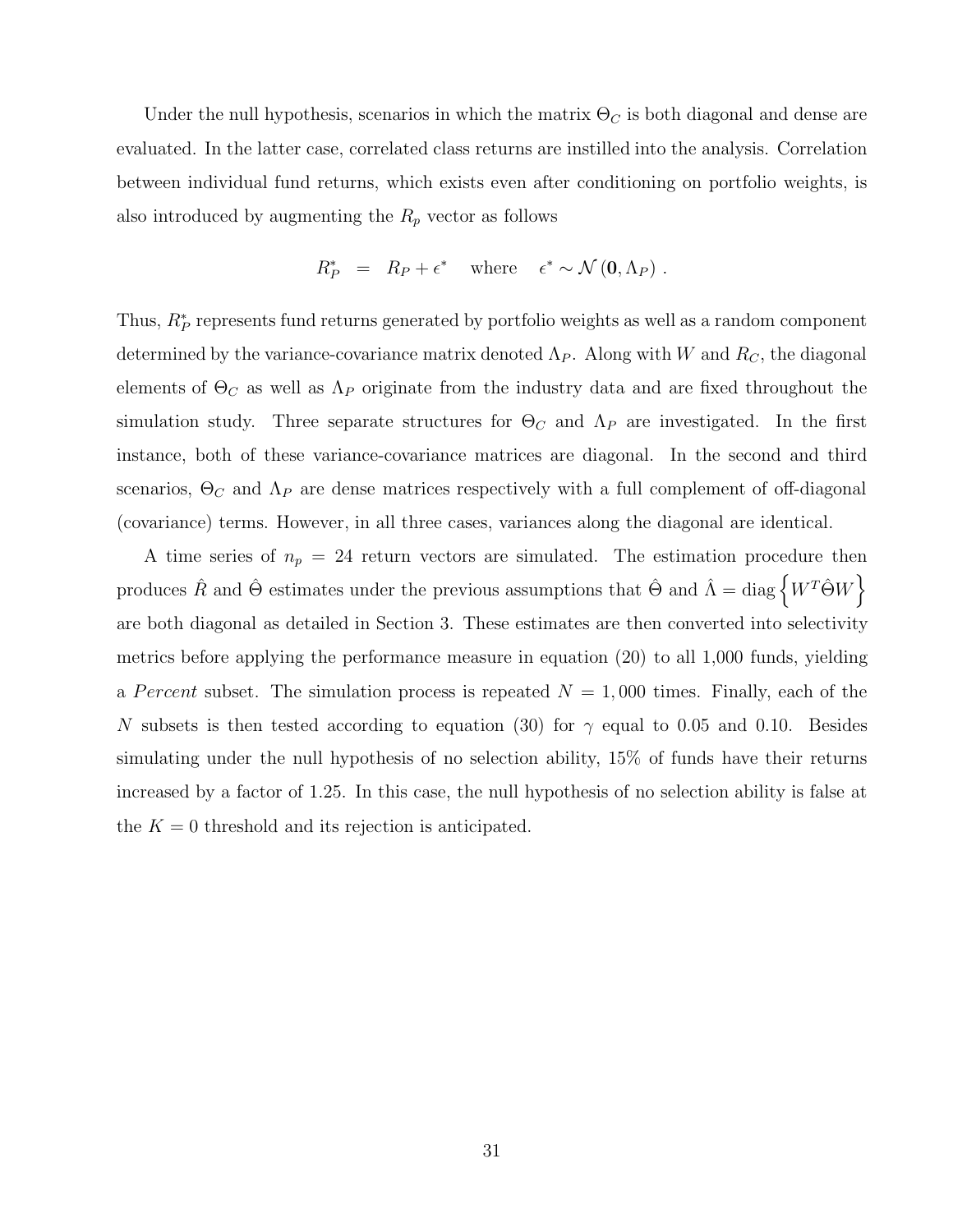

Figure 1: Implied distributions of selectivity statistics for three consecutive months during the sample period. The exact dates correspond to October, November and December of 2000. A normal distribution (with the same mean and variance) is superimposed on each histogram for ease of comparison.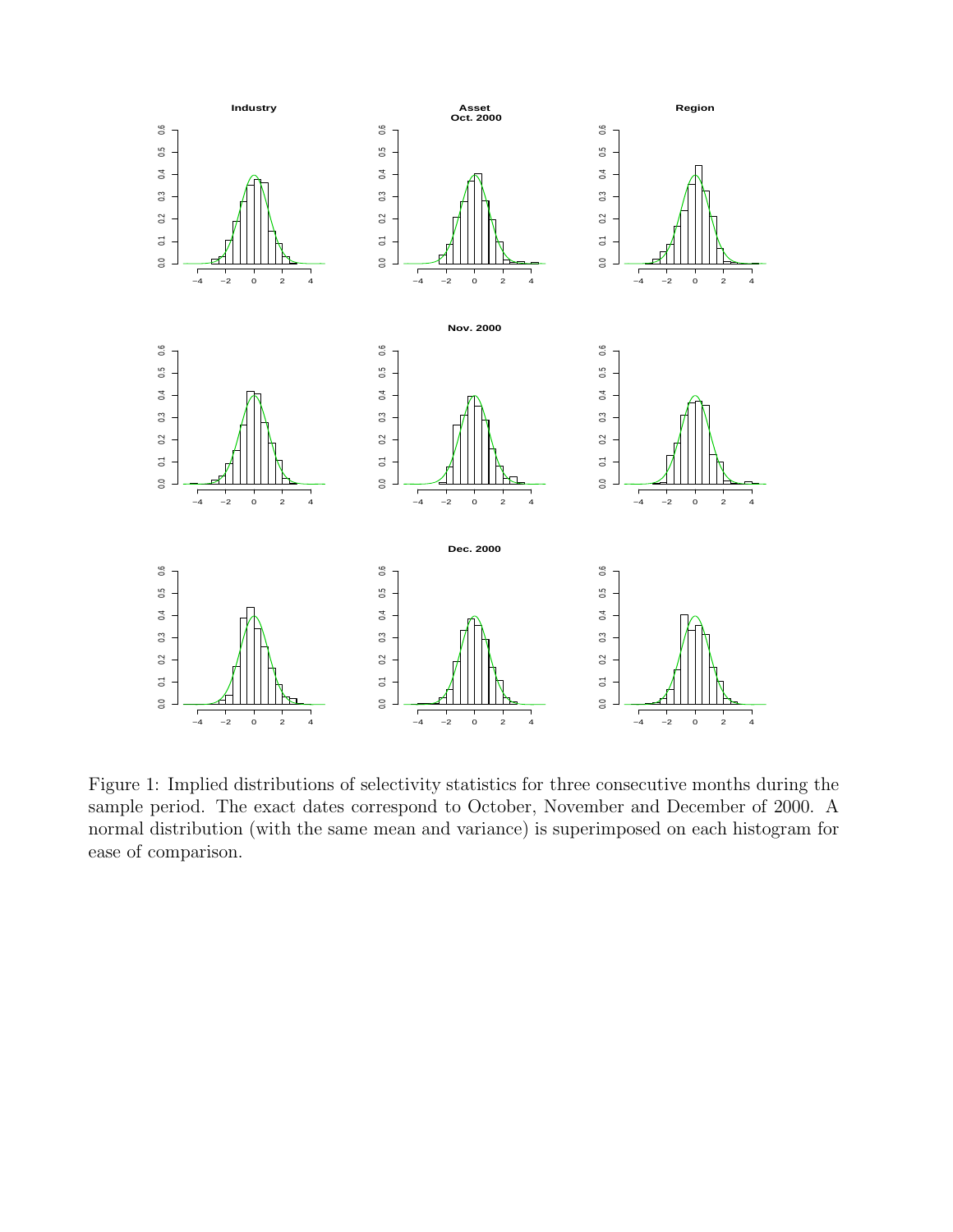Table 1: Summary statistics for Morningstar data on industries, assets and regions. The mean and median of the class portfolio weights across all funds are reported, along with their standard deviation representing variability across funds. Note that the average portfolio weights sum to one. The annualized mean and median of the implied fund returns for each class are also presented over the December 1992 to December 2001 sample period.

|            |                                | Class Portfolio Weights $w_c$ |        |           | Implied Returns $\hat{r}_c$ |        |
|------------|--------------------------------|-------------------------------|--------|-----------|-----------------------------|--------|
| Industries | 12 Classes                     | Mean                          | Median | Std. Dev. | Mean                        | Median |
|            |                                |                               |        |           |                             |        |
|            | 1. Software                    | 4.1                           | 2.9    | 1.7       | 30.22                       | 20.30  |
|            | 2. Hardware                    | 13.5                          | 11.3   | 4.9       | 30.94                       | 26.20  |
|            | 3. Media                       | 4.0                           | 3.0    | 1.6       | 24.21                       | 22.32  |
|            | 4. Telecommunications          | 6.2                           | 4.7    | 2.3       | 39.71                       | 31.32  |
|            | 5. Healthcare                  | 10.7                          | 10.0   | 2.8       | 16.52                       | 17.87  |
|            | 6. Consumer Services           | 8.0                           | 7.1    | 2.5       | 14.18                       | 13.30  |
|            | 7. Business Services           | 6.4                           | 4.8    | 2.1       | 16.68                       | 10.93  |
|            | 8. Financial Services          | 17.2                          | 15.5   | 3.5       | 9.49                        | 3.57   |
|            | 9. Consumer Goods              | 9.1                           | 8.4    | 2.7       | 14.77                       | 15.94  |
|            | 10. Industrial Materials       | 11.7                          | 10.1   | 2.8       | 9.80                        | 11.52  |
|            | 11. Energy                     | 5.6                           | 5.0    | 2.0       | 8.87                        | 9.88   |
|            | 12. Utilities                  | 3.5                           | 1.5    | 1.4       | 14.52                       | 14.65  |
| Assets     | 4 Classes                      |                               |        |           |                             |        |
|            | 1. Cash                        | $5.4\,$                       | 3.6    | 4.2       | 5.70                        | 3.75   |
|            | 2. Equity                      | 87.8                          | 94.2   | 5.0       | 20.23                       | 14.99  |
|            | 3. Bonds                       | 4.7                           | 6.0    | 1.7       | 5.58                        | 5.13   |
|            | 4. Preferreds and Convertibles | 2.1                           | 1.8    | 1.7       | 15.08                       | 14.60  |
| Regions    | 5 Classes                      |                               |        |           |                             |        |
|            | 1. America                     | 82.3                          | 97.3   | 1.4       | 15.70                       | 19.66  |
|            | 2. United Kingdom              | 3.1                           | 3.4    | 0.7       | 7.84                        | 8.35   |
|            | 3. Europe                      | 7.7                           | 1.4    | 1.2       | 4.07                        | 8.15   |
|            | 4. Japan                       | 3.3                           | 3.5    | 0.6       | 1.07                        | 3.26   |
|            | 5. Asia                        | 3.6                           | 4.2    | 0.6       | 3.26                        | 9.68   |
|            |                                |                               |        |           |                             |        |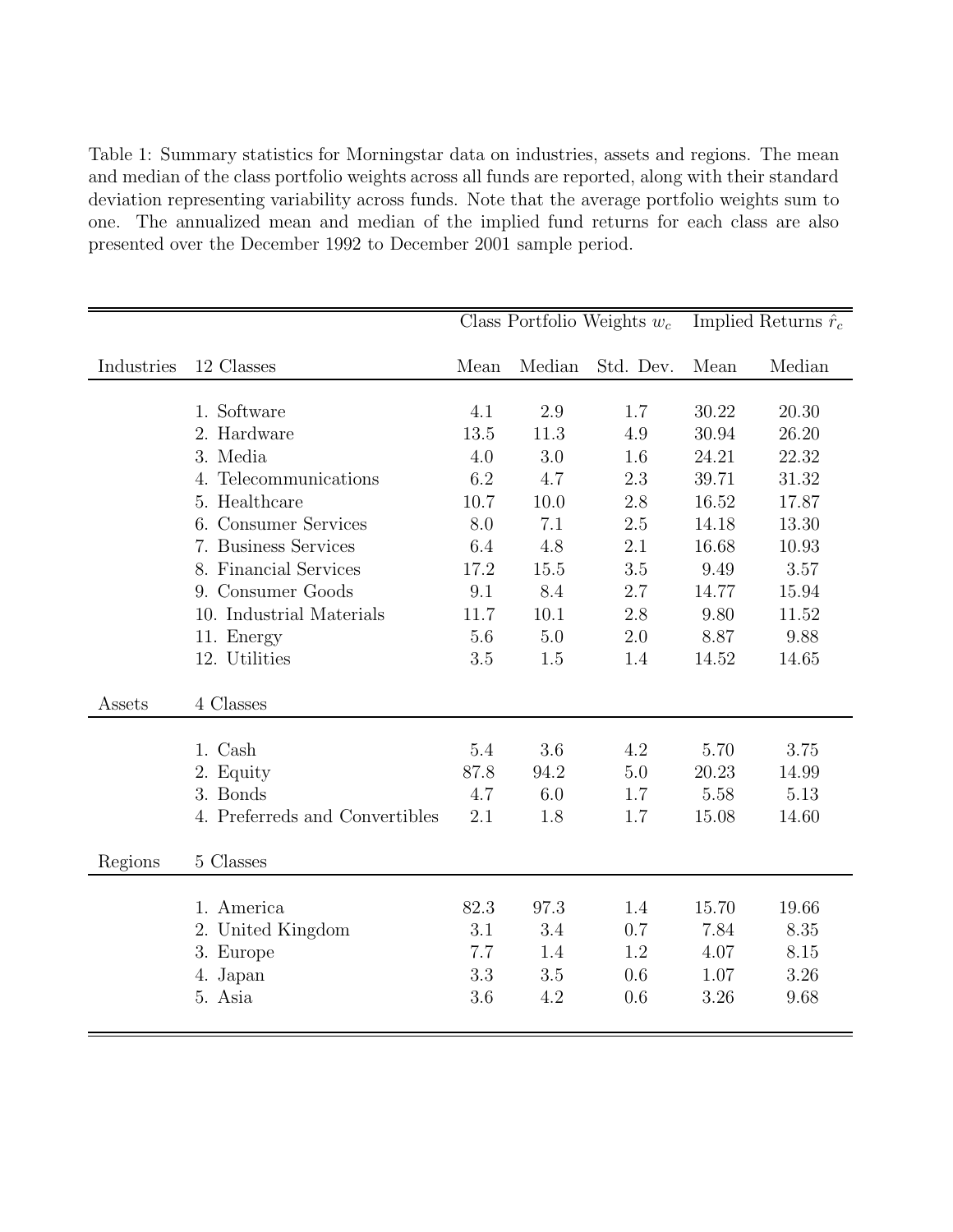Table 2: Summary of selection and market timing performance with classes defined in terms of industries, assets and regions. For  $K = 0$ , a fund's ability to exceed its fund-specific implied benchmark return is examined, while  $K = 1$  ascertains performance one standard deviation above this threshold. The percentages reported below document the proportion of funds that exhibit investment skill by having  $p$ -values for the performance measure in equation  $(20)$  below the stated significance levels. The asterices \*, \*\* and \*\*\* indicate statistical significance of these subsets at the 10%, 5% and 1% level respectively according to equation (30). The row entitled "All Criteria" corresponds to an intersection over all three sets of conditional information, and examines the existence of funds capable of overperforming across each portfolio characteristic.

| $K = 0$ Performance Threshold | Selectivity        |                    |          | Market Timing      |           |           |  |
|-------------------------------|--------------------|--------------------|----------|--------------------|-----------|-----------|--|
|                               |                    | Significance Level |          | Significance Level |           |           |  |
| Conditional Information       | 10%                | $5\%$              | $1\%$    | 10%                | $5\%$     | $1\%$     |  |
| Industry                      | $13.0***$          | $11.2***$          | $8.6***$ | $11.5*$            | $9.4***$  | $5.5***$  |  |
| Asset                         | $11.5*$            | $10.3***$          | $7.2***$ | $36.7***$          | $29.0***$ | $14.9***$ |  |
| Region                        | 7.3                | 6.2                | $4.6***$ | 9.1                | $7.7***$  | $7.3***$  |  |
| All Criteria                  | 0.5                | 0.5                | 0.0      | 0.7                | 0.5       | 0.0       |  |
| $K = 1$ Performance Threshold | Selectivity        |                    |          | Market Timing      |           |           |  |
|                               | Significance Level |                    |          | Significance Level |           |           |  |
| Conditional Information       | 10%                | $5\%$              | $1\%$    | 10%                | 5%        | $1\%$     |  |
| Industry                      | 2.7                | 1.9                | 1.3      | 4.1                | $3.2\,$   | $2.0***$  |  |
| Asset                         | 3.2                | 2.2                | $1.5*$   | 0.0                | 0.0       | 0.0       |  |
| Region                        | 2.0                | 1.3                | 0.4      | 0.9                | 0.9       | 0.9       |  |
| All Criteria                  | 0.2                | 0.2                | 0.0      | 0.0                | 0.0       | 0.0       |  |

Percentage of Overperforming Funds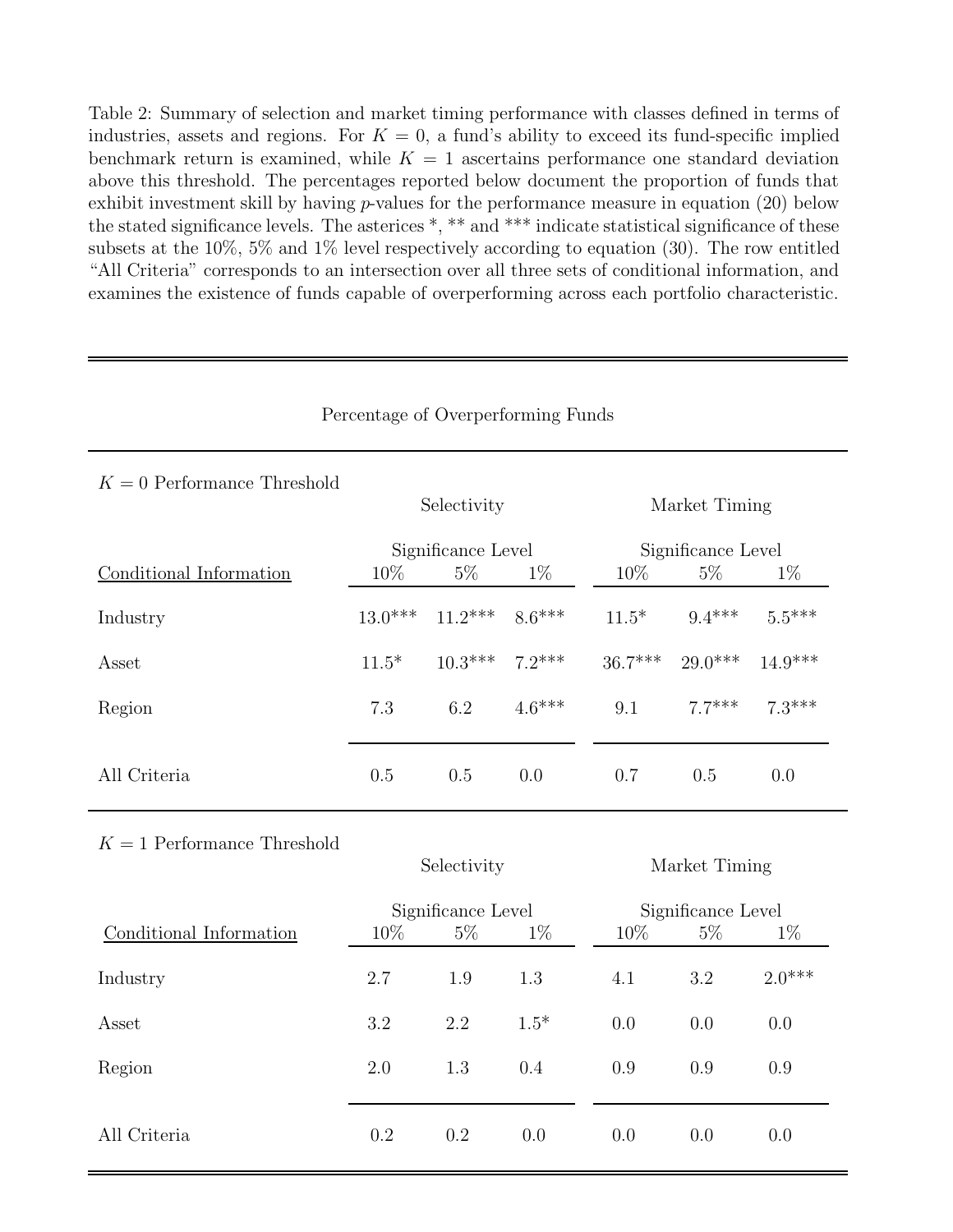Table 3: Success of funds in selecting securities and timing-the-market conditional on industry, asset and regional portfolio weights. The results below examine the intersection of individual funds with significant performance measures for selection and market timing ability at the 10% level. This analysis determines whether a fund's success in selecting securities within the classes is duplicated by their allocation decisions between classes. The reported percentages below correspond to the  $K = 0$  performance threshold which evaluates a fund manager's ability to exceed their fund-specific benchmark return. None of these entries are significant at the 10% significance level.

|               | Selectivity |       |        |  |  |
|---------------|-------------|-------|--------|--|--|
| Market Timing | Industry    | Asset | Region |  |  |
| Industry      | 2.1         | 3.9   | 1.6    |  |  |
| Asset         | 5.9         | 7.7   | 2.9    |  |  |
| Region        | 2.2         | 1.6   | 0.7    |  |  |
|               |             |       |        |  |  |

Intersection of Selection and Market Timing Ability Subsets